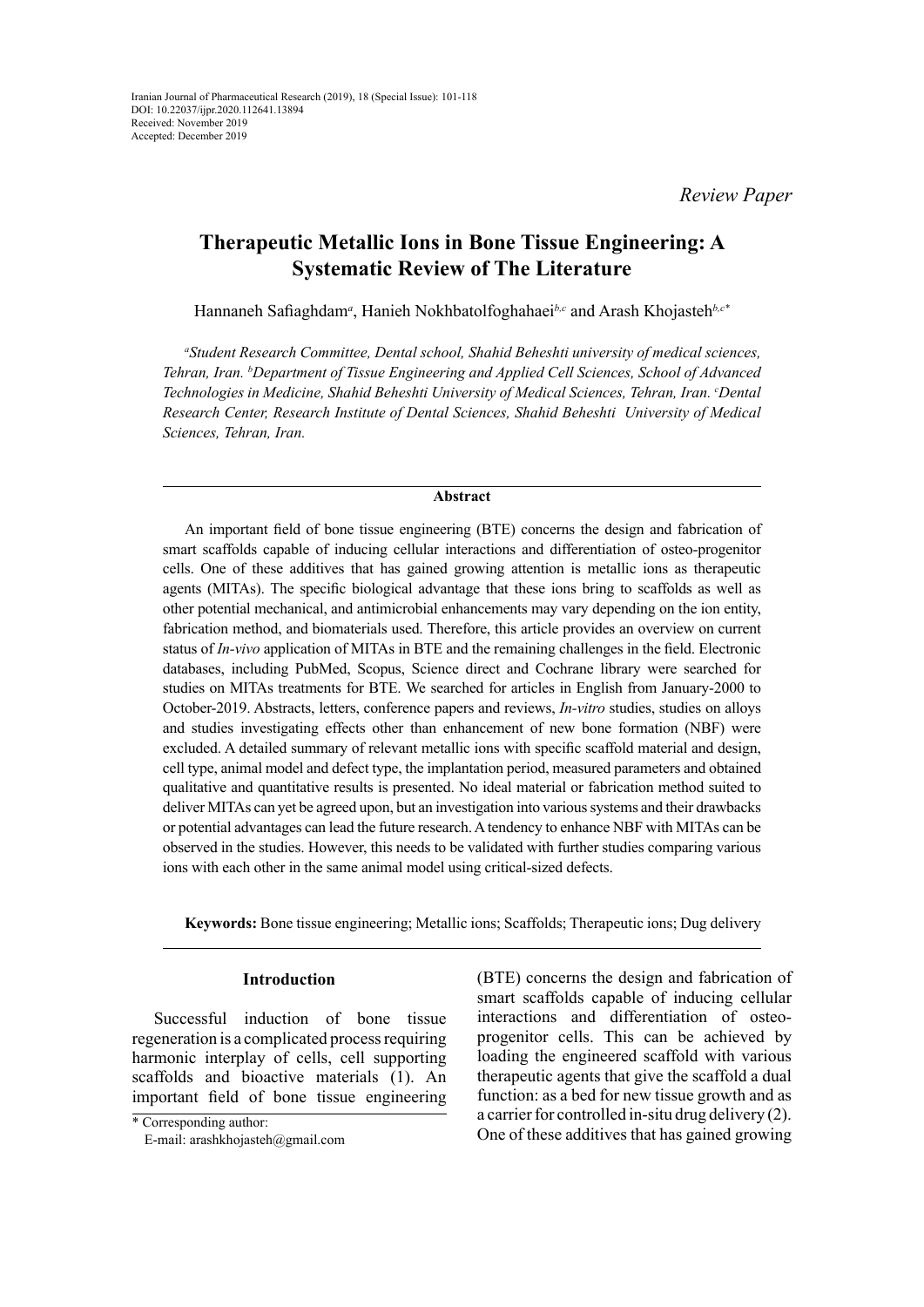attention is metallic ions as therapeutic agents (MITAs). As it has been shown in the recent literature that some ions are able to guide the differentiation of stem cells into a desired path, there is great hope in employing them in regenerative medicine (3-5). MITAs have essential roles in body as cofactors of various enzymes, in cellular metabolism, signaling pathways, ionic channels and other biologic procedures (6). Metallic ions enhance osteogenic differentiation of mesenchymal stem cells & regulate osteoclast-mediated bone resorption. Pathways known to be involved in osteogenic differentiation such as Wnt signaling has been reported to be influenced by stimulation with trace ions like lithium, magnesium, strontium, or zinc (7). Other related osteogenic markers such as Runt-related transcription factor 2 (Runx2), osteonectin, osteopontin, and collagen type one are also enhanced with addition of metallic ions (8-12). MITAs also have a role in promoting differentiation, migration and capillary formation of endothelial cells as well as inducing secretion of pro-angiogenic factors such as vascular endothelial growth factor (VEGF) (13-15). Inorganic ions are also bacteriostatic which give the scaffold impunity against bacterial adhesion & infection which disturb tissue integration (16, 17). Moreover, MITAs have relatively lower risk of cancer compared with recombinant proteins or genetic modifications (18). The bioactivity of a bone scaffold depends on the interaction of its constituent molecules with stem cells and pre-osteoblasts at the interface (19). Along with the growth factor proteins such as bone morphogenetic protein (BMP) family or other peptides and small molecules, research has been focused on metallic ions (20-22). Their prominent advantages against growth factors and other organic drugs are the lower expense, relative stability during fabrication procedure and higher function in lower concentrations (21, 23). Local delivery of these metal ions compared to taking them via oral routes has the advantage of better control over dose and distribution of the drug (24). Moreover, the ionic state of a few metallic ions is unstable and may cause toxic effects in case of direct ingestion. In case of systemic distribution, non-specific adverse effects in neurologic,

cardiologic, hematologic or endocrine systems may be observed (25, 26). It should be noted that designing a scaffold that regulates the specific amount of ion released in a particular period is necessary to prevent local toxic effects and ion's side effect on the metabolism of adjacent cells (27). Modulating release kinetics of ions from scaffold in a controlled manner, reduces the accumulation of ion and dose-dependent toxicity and results in induction of favorable cell behavior (3). Different methods such as Ion exchange, solvent casting, salt leaching, electrospinning, three dimensional (3D) printing, freeze-drying, and laser sintering have been applied in fabrication of bone scaffolds incorporating MITAs (28-33). These inorganic ions can be incorporated into various materials such as bioactive glasses, glass ceramics, calcium phosphates, hydroxyapatite (HA), alpha and beta-tricalcium phosphates, biodegradable polymers and composite scaffolds. This addition alters degradation behavior, mechanical characteristics and biological function of scaffolds (34). In this systematic review, we aimed to analyze *Invivo* studies on MITAs less commonly applied in BTE and present an overview upon their efficacy in enhancing bone regeneration.

# **Experimental**

This study has been designed and conducted according to the preferred reporting items for systematic reviews and meta-analyses (PRISMA) guidelines (35). Electronic databases, including PubMed, Scopus, Science direct and Cochrane library were searched for studies on MITAs treatments for BTE. The following keywords were used: bone tissue engineering/bone substitute/scaffold [title/abstract] AND ion/ mineral/names of organic ions each searched separately [title/abstract]. We searched for articles in English from January 2000 to October 2019 and checked the reference list of related reviews and the following journals for additional relevant studies: (1) Biotechnology and Bioengineering; (2) Journal of Biomedical Materials Research; (3) Journal of Tissue Engineering; (4) and Acta Biomateralia. A total of 1405 articles were collected. Eligibility checking and data extraction were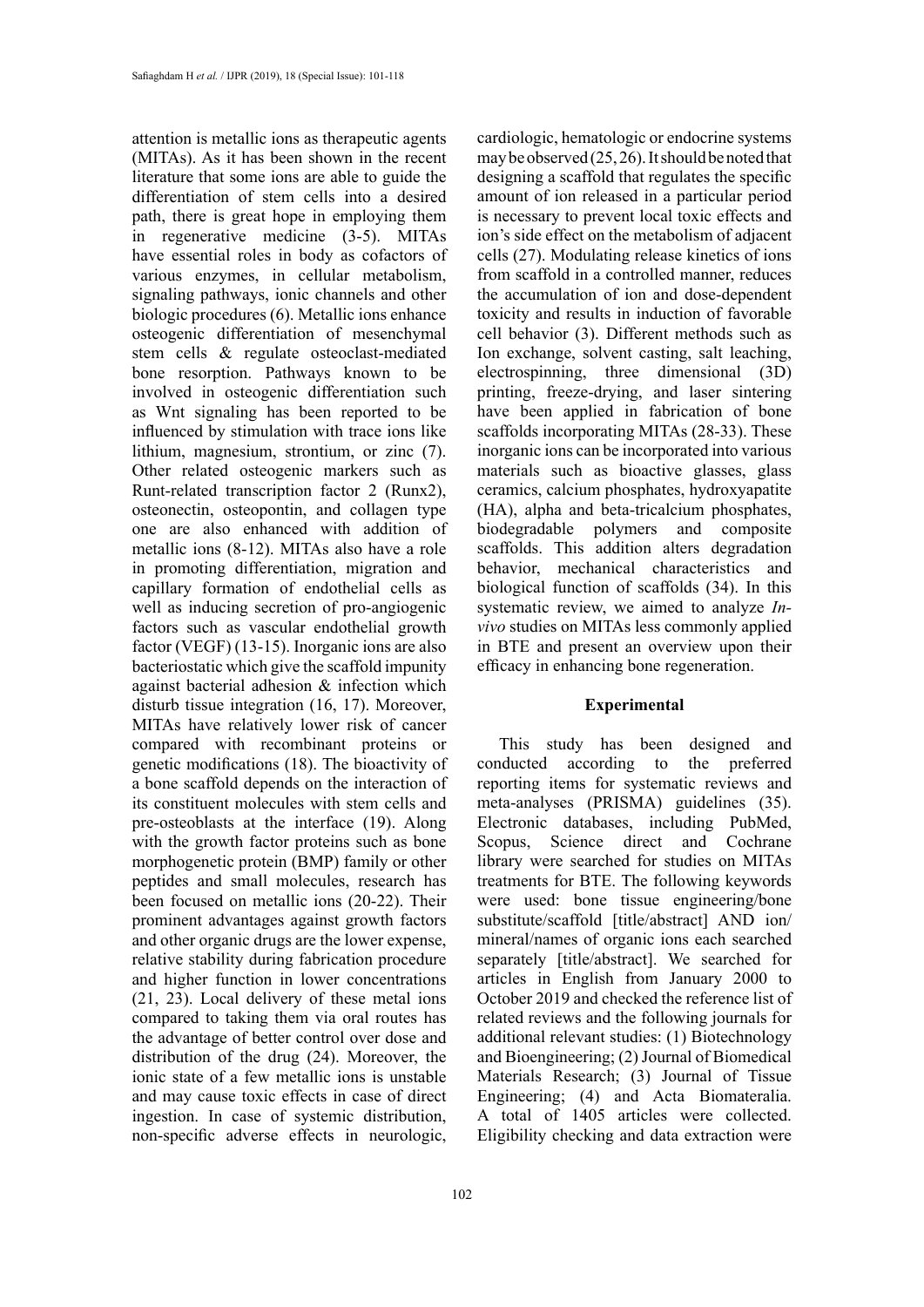performed independently by two reviewers. Any disagreements were resolved by discussion. Inclusion and exclusion criteria of the study were applied through the initial screening of titles and abstracts. Total of 284 duplicate results were excluded. Abstracts, letters, conference papers, and reviews were excluded (n=3). Abstracts and titles were screened and 1055 articles were excluded as they were *In-vitro*. Full-texts for the remainder were obtained ( $n = 63$ ). Studies on alloys  $&$  mixtures of ions (n=19) were excluded because the osteoinductive activity could not be completely attributed to the one specific component. Also studies investigating ion effects other than enhancement of new bone formation (NBF)  $(n = 10)$  were excluded. One study was excluded because of the unacceptable *In-vivo* model. Figure 1 shows a diagram of study selection process.

The included studies were screened for the scaffold and fabrication method, cell type used, the animal model and size & location of the defect, the implantation period, study groups, measured parameters and obtained qualitative and quantitative results. A metaanalysis could not be conducted due to the heterogeneity of the data.

#### **Results**

A total of 33 articles met our inclusion and exclusion criteria and were reviewed. The data is summarized in Table 1. Studies were classified according to the metallic ion added to the scaffolds. Strontium was the most studied ion, with 13 *In-vivo* studies (12, 36- 47), followed by magnesium with 6 (9, 30, 48- 51) and zinc with 5 articles (22, 52-55). Two articles were found on silicon (10, 56), lithium (8, 57) and iron (58, 59) each, and copper (60), silver (61), and cobalt (62, each had only one studies.

These metallic ions were incorporated into various scaffolds: A total of 11 articles used polymers such as poly-caprolactone (PCL) (n  $= 5$ ) (10, 37, 38, 48, 51), poly lactic-co-glycolic acid (PLGA) (n=2) (9, 30), Poly-L-lactic acid (PLLA)  $(n = 2)$  (39, 61), chitosan (60), and combination of collagen and alginate (62). Among the 13 studies which used ceramics, six used hydroxyapatite (HA) (8, 46, 49, 53, 56, 58), four used calcium polyphosphates (CPP) (43-45, 57), three used tricalcium phosphate (TCP) (22, 54, 55). One study used magnesium phosphate 2D nano-sheets (50). Another ten studies evaluated the efficacy of ions in composite scaffolds. HA was used in combination with collagen in 3 studies (47, 52, 53), with  $poly(\gamma$ -benzyl-l-glutamate) (PBLG) in 2 studies (40, 63), with PCL in 2 other studies (36, 61), and with PLLA in one study (41). Collagen polymer was combined with amorphous calcium phosphate porous microspheres in a study on strontium ion (52).

Only six studies implanted the designed scaffolds with stem cells to enhance bone formation. These included rabbit adipose derived stem cells (ADSCs) (40), rabbit bone marrow derived stem cells (BMSCs) (45), mice ADSCs (42), human telomerase immortalized BMSCs (37), hypoxia preconditioned BMSCs (8), and finally MC3T3e1 (mouse preosteoblast) cell lines (10).

Most frequently used animal model was rat  $(n=17)$  followed by rabbit  $(n=12)$ . Two studies used mice while one study reported beagle dog (30) and another reported goat (64) as its animal model.

The most commonly used defect model was a critical sized calvarial defect. Two studies investigated NBF in 8 mm defects (9, 61) while seven used 5 mm defects (12, 36, 39, 46, 56, 60, 62). A 15 mm defect was used in a goat model calvarium (49), as well as a 10 mm rabbit calvarial defect (43) and a 2mm mouse cranial defect (38). One infected cranial defect was used to evaluate the antimicrobial effect of silver along with osteoinductivity (61). Eleven femoral (22, 40-42, 44, 51-53, 55, 58, 59), five tibial (8, 47, 50, 57, 65) and one radial defects (45) were also studied in varying dimensions considered to be critical. Subcutaneous implantation was applied in 3 studies (10, 37, 48) and one study reported a split mouth socket preservation in a dog model (30).

Average implantation period was 11.27 weeks which varied between one study evaluating NBF after 2 weeks (50) and another long-term study waiting for a maximum of 60 weeks (55). However, most of the studies (n=11) had a 12-week implantation period, followed by 10 studies having an 8-week period.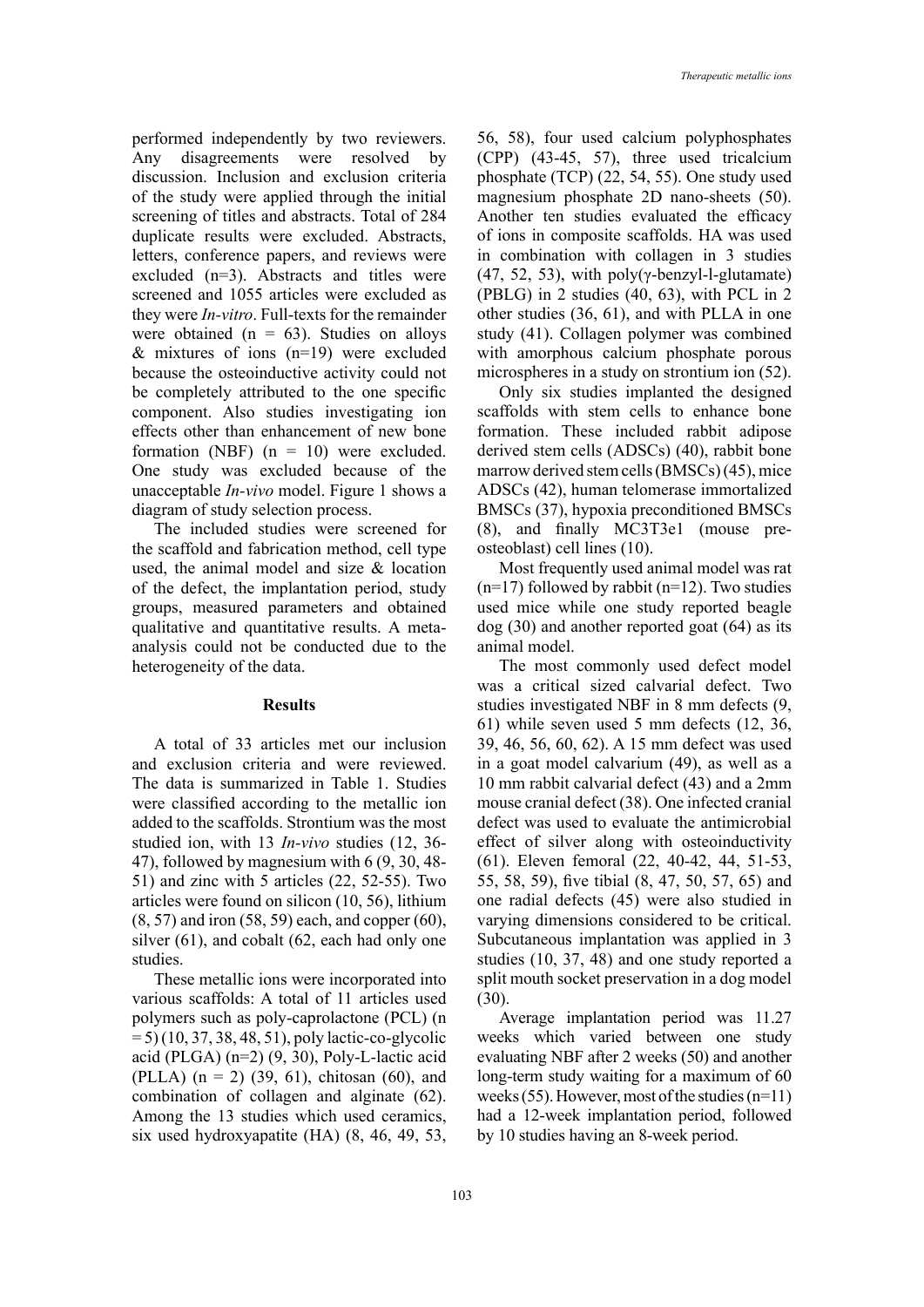

**Figure 1.** PRISMA Flowchart.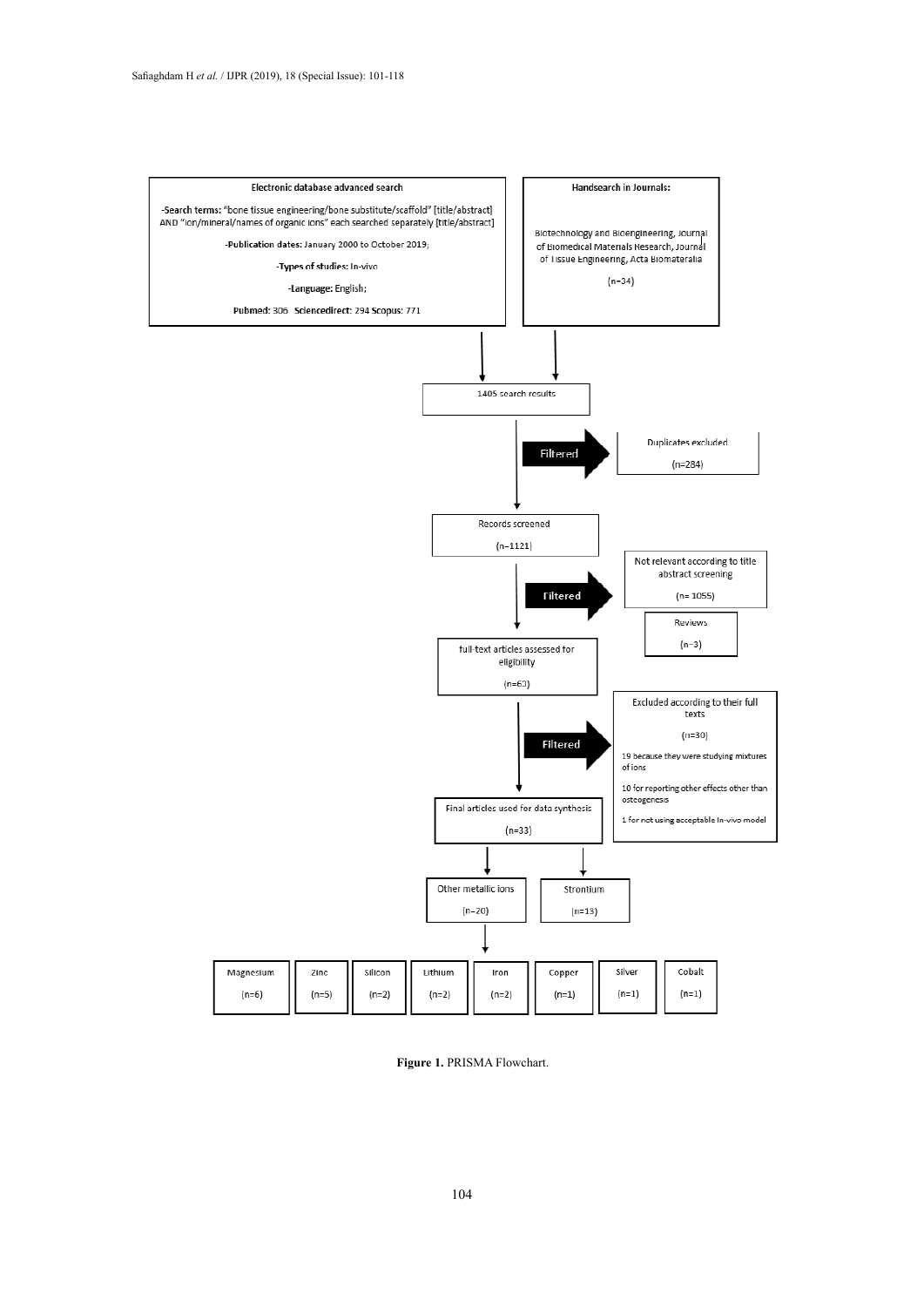| Implantation<br>period<br>Defect size $\&$<br>location               | Animal<br>model<br>Cell type |                                                             |                               | scaffold                                                                                                                |
|----------------------------------------------------------------------|------------------------------|-------------------------------------------------------------|-------------------------------|-------------------------------------------------------------------------------------------------------------------------|
| $\frac{8}{10}$<br>calvarial defect<br>Infected 8mm<br>critical-sized |                              | SD <sub>rat</sub>                                           |                               | Ion addition<br>method<br>W1/O/W2<br>double<br>emulsion<br>method<br>polydopamine +<br>PEG<br>PLLA + nano<br>$silver +$ |
| $\frac{8}{3}$<br>5 mm critical sized<br>calvarial defects            |                              | male SD rat<br>$\mathbf{r}$                                 | Crosslinking                  | $\begin{array}{lcl} \mathrm{Collagen} \; + \\ \mathrm{BMP2} \; + \end{array}$<br>$\frac{a}{c}$<br>Co                    |
| $\frac{1}{4}$<br>5 mm critical sized<br>calvarial defect             |                              | Male Fisher<br>344 rat<br>$\blacksquare$                    | Freeze-drying                 | $Cu + chitosan$                                                                                                         |
| 4,12 W<br>size femoral defect<br>6x8 mm Critical                     |                              | Male rabbit                                                 | Homogeneous<br>mixed slurry   | $HA + Magnetic$<br>(90-10%)                                                                                             |
| 4W<br>size femoral defect<br>6x8 mm Critical                         |                              | Oryctolagus<br>Male rabbits<br>cuniculus)<br>$\blacksquare$ | ultrasonic bath<br>Mixing and | $u\sin g$<br>PCL + HA + Fe $(80-20%)$                                                                                   |
| $4,8 W$<br>Bilateral 3x5 mm<br>tibial defect                         |                              | white rabbits<br>adult male<br>Japanese<br>ï                | precipitation<br>chemical     | $CPP + Li$                                                                                                              |
| 6,12W<br>5 mm diameter<br>tibial defect                              |                              | white rabbits<br>male<br>Japanese<br><b>BMSCs</b>           |                               | chemical<br>precipitation<br>$HA + Li$                                                                                  |
| $4,8,16$ W<br>8 mm critical size<br>calvarial defect                 |                              | female SD<br>t<br>$\blacksquare$                            |                               | W1/O/W2<br>double<br>emulsion<br>method<br>PLGA + MgO +<br>MgCO3                                                        |
| $4,8\ \mathrm{W}$<br>$\sim$<br>subcutaneous<br>implantation          |                              | SD <sub>rat</sub><br>$\mathbf{I}$                           |                               | precipitation-<br>calcination<br>method<br>$PCL + MgO$<br>$10\%$                                                        |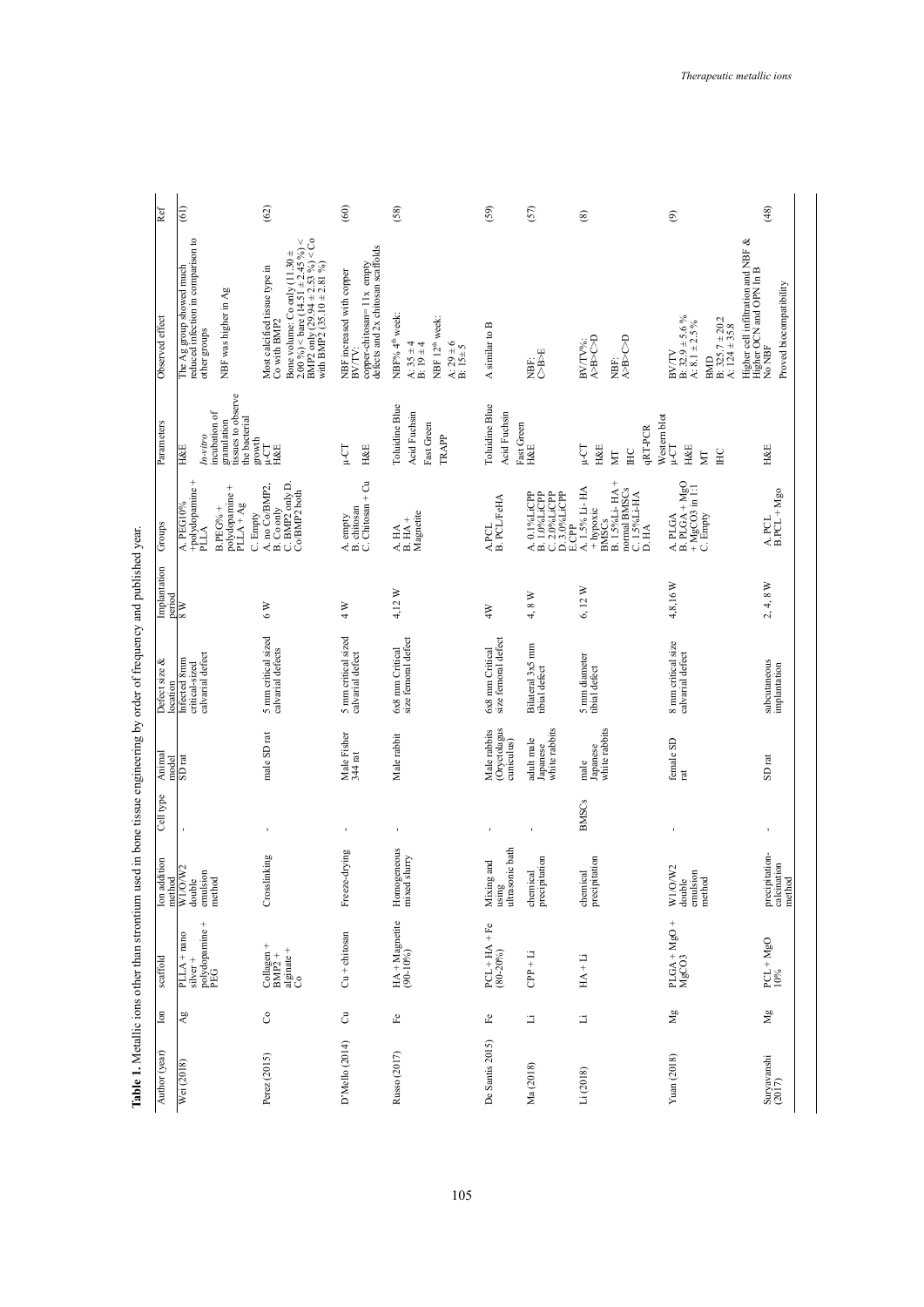Continued Table 1. Metallic ions other than strontium used in bone tissue engineering by order of frequency and published year. **Continued Table 1.** Metallic ions other than strontium used in bone tissue engineering by order of frequency and published year.

| Ref                       | (49)                                                                    | (50)                                                                                                 | (30)                                                                                                                                             |                                                                                                 | (51)                                                                    | (10)                                            | (56)                                                                                                                                                       |                                                                                                                                                                                       | (22)                                                                                                                                                                                                        |                                                                                                                                          |
|---------------------------|-------------------------------------------------------------------------|------------------------------------------------------------------------------------------------------|--------------------------------------------------------------------------------------------------------------------------------------------------|-------------------------------------------------------------------------------------------------|-------------------------------------------------------------------------|-------------------------------------------------|------------------------------------------------------------------------------------------------------------------------------------------------------------|---------------------------------------------------------------------------------------------------------------------------------------------------------------------------------------|-------------------------------------------------------------------------------------------------------------------------------------------------------------------------------------------------------------|------------------------------------------------------------------------------------------------------------------------------------------|
| Observed effect           | Mean osteogenic area:<br>A>B>C<br>VEGF and Coll<br>Gray value<br>శ<br>ళ | Runx2 and Coll expressed more at<br>day3 in MgP<br>Defect fully filled at 14days<br>NBF: MgP > empty | Upregulation of osteoclasts<br>Defect height 8 <sup>th</sup> week<br>Defect height 16 <sup>th</sup> week<br>B:2.2mm<br>A:1.9<br>$A:0.9$<br>B:1.6 | BV/TV 16 <sup>th</sup> week:<br>BV/TV 8 <sup>th</sup> week:<br>A:35%<br>B:31%<br>A:29%<br>B:21% | No sign of chronic inflammation<br>NBF $\&$ osteoblast B>A              | Higher calcification<br>&<br>Higher OCN<br>In B | A: $9.44 \pm 2.20\%$<br>B: $16.22 \pm 2.31\%$<br>C: $49.99 \pm 5.51\%$<br>C: $51.15 \pm 3.46\%$<br>NBF 6 <sup>th</sup> week                                | $\begin{array}{l} \text{A: } 21.94 \pm 1.86\% \\ \text{B: } 36.39 \pm 3.57\% \\ \text{C: } 84.18 \pm 6.03\% \\ \text{D: } 86.63 \pm 3.82\% \end{array}$<br>NBF 12 <sup>th</sup> week: | NBF 1st month:<br>$\begin{array}{l} \text{A: } 16.39 \pm 1.9 \\ \text{B: } 27.48 \pm 1.9 \\ \text{C: } 35.64 \pm 2.0 \\ \text{D: } 41.35 \pm 2.0 \\ \text{E: } 50.31 \pm 1.9 \end{array}$<br>$BVTV: C=DB>A$ | NBF 2 <sup>nd</sup> month:<br>A: 30.53 $\pm$ 2.0<br>B: 34.24 $\pm$ 2.0<br>C: 48.40 $\pm$ 2.0<br>D: 50.55 $\pm$ 2.0<br>E: 65.06 $\pm$ 3.0 |
| Parameters                | qRT-PCR<br><b>H&amp;E</b><br>MТ<br>$\overline{\text{C}}$                | qRT-PCR<br>$L-CT$<br><b>H&amp;E</b>                                                                  | Von kossa<br>staining<br>$\mu$ -CT<br>ΣÑ                                                                                                         | esterase staining<br>Chloroacetate                                                              | Giemsa Staining                                                         | <b>H&amp;E</b><br>H <sub>C</sub><br>МT          | $\mathop{\text{I\,{\small -}C}}\nolimits\Gamma$<br><b>H&amp;E</b>                                                                                          |                                                                                                                                                                                       | radiography<br>$X$ -ray<br><b>TO-11</b><br>H&E<br>SEM                                                                                                                                                       | E                                                                                                                                        |
| Groups                    | $A$ . HA + Mg -<br>rhBMP-2<br>$B. HA + Mg$<br>C. HA                     | A. Nano MgP<br>B. empty                                                                              | $A.$ PLGA + 10<br>$mg Mg$<br>B. Empty                                                                                                            |                                                                                                 | $A$ , PCL<br>B. Silane coupled<br>Mg-PCL                                | A. 1.0% nano-Si<br>B. 10% nano-Si<br>PCL<br>PCL | $\begin{array}{l} \text{A}.\text{ empty} \\ \text{B. Si/HA} \\ \text{C. Si/HA} + \text{P28} \\ \text{D. Si/HA} \end{array}$<br>rhBMP <sub>2</sub><br>C.PCL |                                                                                                                                                                                       | $\begin{array}{l} \text{A. Empty} \\ \text{B. fICP} \\ \text{C. fICP} + \text{Zn} \\ \text{D. fICP} + \text{Mg} \\ \text{E. fICP} + \text{Mg} \end{array}$                                                  |                                                                                                                                          |
| Implantation<br>period    | 4,8,12 W                                                                | $3 \text{ days}$<br>$1,2 \text{ W}$                                                                  | 8,16 W                                                                                                                                           |                                                                                                 | 12W                                                                     | $1,4$ W                                         | $6,12 \text{ W}$                                                                                                                                           |                                                                                                                                                                                       | $4.8~W$                                                                                                                                                                                                     |                                                                                                                                          |
| Defect size &<br>location | Bi-parietal 15 mm<br>calvarial defect                                   | Tibia defect                                                                                         | Split mouth socket<br>preservation                                                                                                               |                                                                                                 | $2x6$ mm femoral<br>defect $% \left( \beta ,\beta \right)$<br>Bilateral | Subcutaneous<br>implantation                    | 5 mm critical size<br>calvarial defect                                                                                                                     |                                                                                                                                                                                       | $5 \times 2.5 \times 3$<br>mm Femoral defect                                                                                                                                                                |                                                                                                                                          |
| Animal<br>model           | Goat                                                                    | Rat                                                                                                  | Beagle dog                                                                                                                                       |                                                                                                 | Female SD<br>rat                                                        | female $&$<br>male SD rats                      | male SD rat                                                                                                                                                |                                                                                                                                                                                       | rabbits                                                                                                                                                                                                     |                                                                                                                                          |
| Cell type                 | J.                                                                      |                                                                                                      |                                                                                                                                                  |                                                                                                 |                                                                         | MC3T3<br>el cells                               |                                                                                                                                                            |                                                                                                                                                                                       | ï                                                                                                                                                                                                           |                                                                                                                                          |
| Ion addition<br>method    | precipitation<br>chemical                                               | percipitation<br>method                                                                              | casting, salt<br>leaching<br>Solvent                                                                                                             |                                                                                                 | Salt leaching                                                           | Mixing and<br>using Itrasonic<br>bath           | Freeze-drying                                                                                                                                              |                                                                                                                                                                                       | combustion<br>technique<br>aqueous<br>solution                                                                                                                                                              |                                                                                                                                          |
| scaffold                  | $HA + Mg +$                                                             | 2D Magnesium<br>Phosphate<br>Nanosheets                                                              | $PLGA + Mg$                                                                                                                                      |                                                                                                 | $PCL + Mg$                                                              | PCL + nano Si<br>(0%, 1%, 5%,<br>and 10% w/w)   | $Si-HA + BMP-$<br>2-related<br>peptide (P28)                                                                                                               |                                                                                                                                                                                       | Ë<br>$\begin{array}{l}\n\beta\text{TCP} + 5\% \\ \text{Zn or } \text{Mg or}\n\end{array}$                                                                                                                   |                                                                                                                                          |
| $_{\rm{lon}}$             | Mg                                                                      | Mg                                                                                                   | $\mathbf{M}_{\mathbf{g}}$                                                                                                                        |                                                                                                 | $_{\rm Mg}$                                                             | s                                               | S                                                                                                                                                          |                                                                                                                                                                                       | $\rm Zn$                                                                                                                                                                                                    |                                                                                                                                          |
| Author (year)             | Deng (2017)                                                             | Laurenti (2016)                                                                                      | Brown (2015)                                                                                                                                     |                                                                                                 | Wong (2014)                                                             | Wang (2018)                                     | Cui (2016)                                                                                                                                                 |                                                                                                                                                                                       | Samanta (2019)                                                                                                                                                                                              |                                                                                                                                          |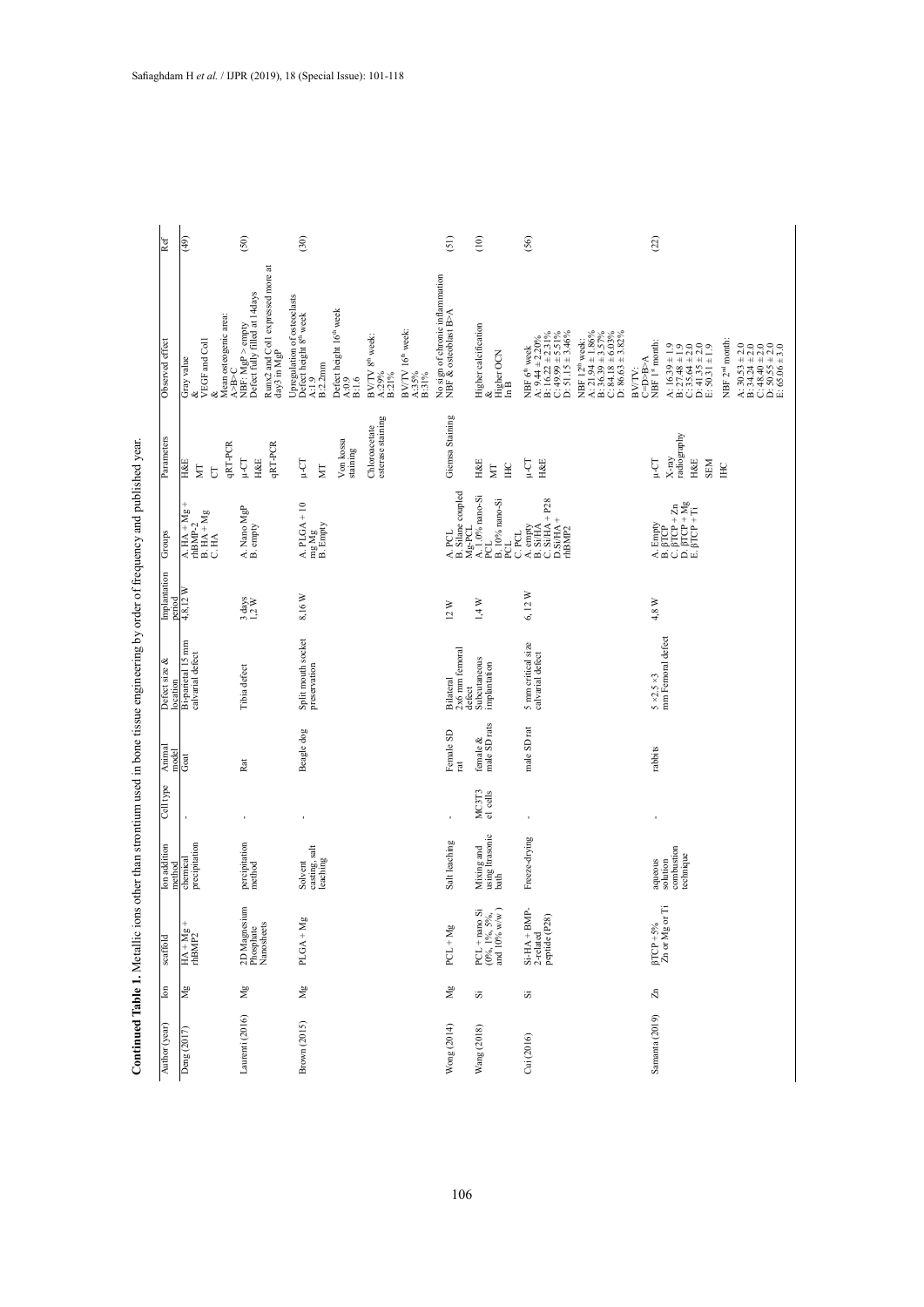| ā                     | $HACOL + Zn$                                                          |                               | model                                                  | location                                            | period         |                                                                                                                                      |                                                                                              |                                                                                                                                                                                                                                                                                                                                                                                                                          |      |
|-----------------------|-----------------------------------------------------------------------|-------------------------------|--------------------------------------------------------|-----------------------------------------------------|----------------|--------------------------------------------------------------------------------------------------------------------------------------|----------------------------------------------------------------------------------------------|--------------------------------------------------------------------------------------------------------------------------------------------------------------------------------------------------------------------------------------------------------------------------------------------------------------------------------------------------------------------------------------------------------------------------|------|
|                       |                                                                       | lyophilization<br>fabrication | male SD rat                                            | 3.5x4 mm critical<br>condyle defect<br>size femoral | $\frac{8}{10}$ | $B.$ HA/COL + $Zn$<br>$CHACOL + Zn$<br>$Zn/(Zn + Ca)$<br>molar ratios of 0<br>molar ratios of<br>$Zn/(Zn + Ca)$<br>A. HA/Col<br>0.05 | <b>H&amp;E</b><br>η<br>Τ                                                                     | A: 13.16%±3.92%<br>B: 32.55%±5.66%<br>C: 42.27%±5.74%<br>B:40.18%±4.41%<br>$A:22.87\% + 4.46$<br>$C: 76\% \pm 4.46\%$<br>BV/T<br>ÌЯN                                                                                                                                                                                                                                                                                     | (52) |
| $\Xi$<br>Begam (2017) | $+ Zn$<br>$\frac{HA/COL}{HBMP2}$<br>$H\mathbf{A} + \mathbf{Zn}$<br>OR | Wet chemical<br>method        | female white<br>Zealand<br>male $\&$<br>rabbits<br>New | 4x5 mm Femoral<br>defect                            | 12W            | $/COL + BMP2$<br>$A$ . $Zn + HA$<br>B. $Zn + HA +$<br>$C. Zn + HA$<br>BMP <sub>2</sub>                                               | H&E of liver and<br>(toxicology)<br>kidney<br><b>H&amp;E</b><br><b>NEN</b><br>H <sub>C</sub> | Kidney and liver normal<br>NBF:<br>B ^ C                                                                                                                                                                                                                                                                                                                                                                                 | (53) |
| Chou (2013)           | $Zn-TCP$                                                              | hydrothermal<br>conversion    | male wistar<br>rat                                     | $2x3$ mm tibial<br>defect                           | $\frac{8}{3}$  | $\begin{array}{c} \text{A. Zn-TCP} \\ \text{B. } \beta \text{TCP} \end{array}$<br>C. Empty                                           | <b>L-CT</b><br><b>H&amp;E</b><br>$\overline{C}$                                              | both A & B were able to stimulate<br>faster rise in bone mineral density<br>restoration of the trabecular bone<br>regeneration of new bone closing<br>in the A was more mature and<br>regenerating cancellous bone<br>in A compared to B or C<br>but BMD at $8^{\text{th}}$ week: A=B<br>the defect, but were also<br>dense compared with B                                                                              | (65) |
| Kawamura<br>(2003)    | $TCP + Zn + HA$                                                       | Sol-Gel<br>method             | New<br>Zealand<br>rabbits<br>White                     | Femoral defect<br>Transcortical                     | $2-60$ W       | A. $ZnTCP, TCP$ , $TCP$ , $and HAP$<br>В. ТСР/НАР<br>composite<br>powders<br>ceramic                                                 | H <sub>C</sub>                                                                               | Change in intramedullary bone<br>apposition rate $(M-BAR)$ $6^{\text{th}}$ week<br>apposition rate (C-BAR) 24 <sup>th</sup> week<br>C-BAR 60 <sup>th</sup> week<br>A: 74.5 ± 17.5% B:52.6 ± 10.3%<br>Medullary cavity area (MCA)<br>The Change in cortical bone<br>$\overline{A}: 61.4 \pm 26.7\%$<br>B: $42.6 \pm 18.5\%$<br>$\overline{A}: 85.3 \pm 6.0\%$<br>B: 70.8 ± 6.9%<br>A: $15.7 \pm 3.9$<br>B: $12.2 \pm 3.7$ | (55) |

107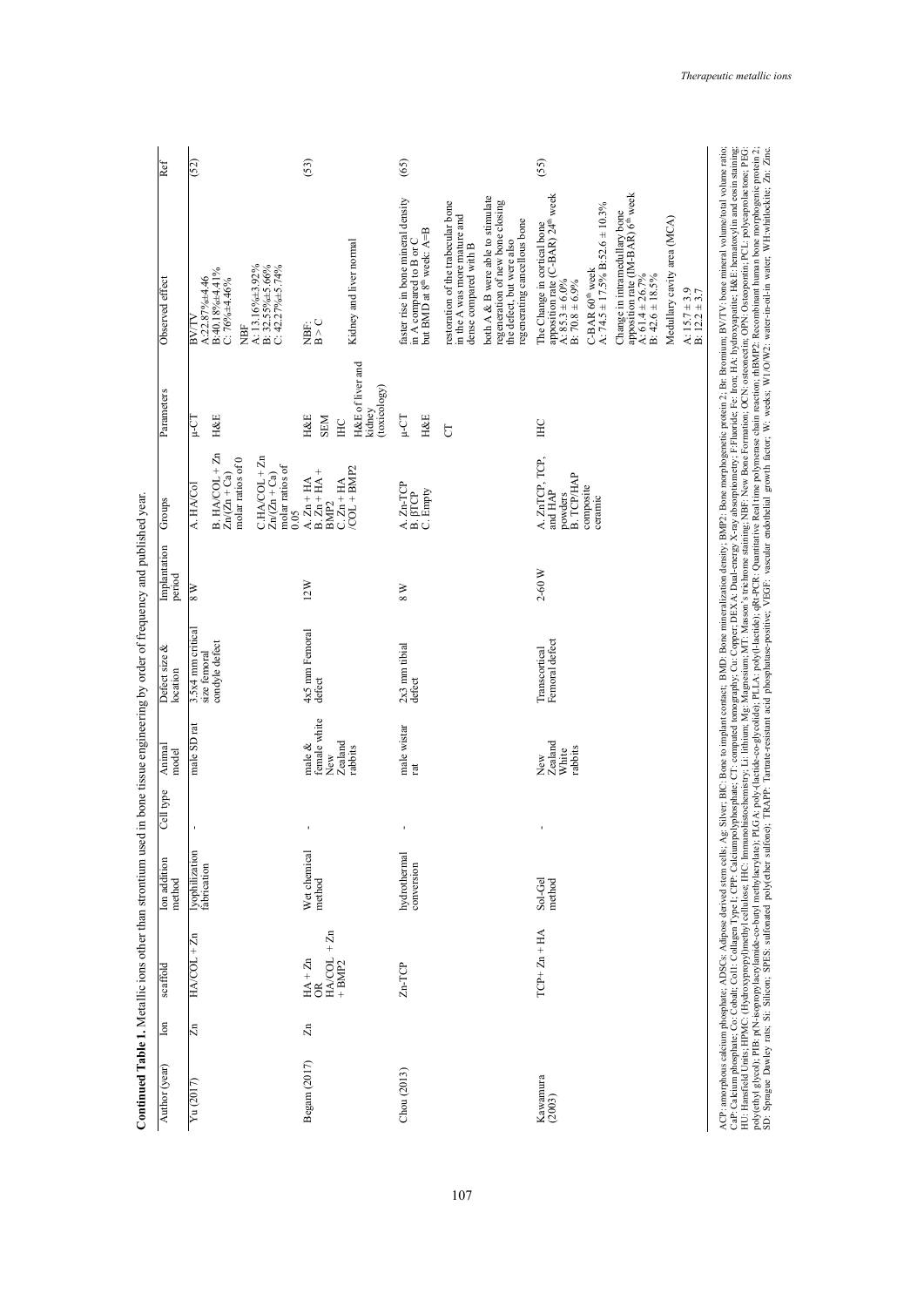| Ref                             | (36)                                                                                                                                                                                                                                                                              | (37)                                                                                                                                                     | (38)                                                             | (39)                                                                                                                                                                                                                                                                                                                                                                                                                                                                                                                                         | (40)                                                                                   | (41)                                                                                                       | (12)                                                                                                                                                                                          |
|---------------------------------|-----------------------------------------------------------------------------------------------------------------------------------------------------------------------------------------------------------------------------------------------------------------------------------|----------------------------------------------------------------------------------------------------------------------------------------------------------|------------------------------------------------------------------|----------------------------------------------------------------------------------------------------------------------------------------------------------------------------------------------------------------------------------------------------------------------------------------------------------------------------------------------------------------------------------------------------------------------------------------------------------------------------------------------------------------------------------------------|----------------------------------------------------------------------------------------|------------------------------------------------------------------------------------------------------------|-----------------------------------------------------------------------------------------------------------------------------------------------------------------------------------------------|
| Observed effect                 | NBF:<br>C-B>A                                                                                                                                                                                                                                                                     | matrix was rich in Type I<br>areas of vascularized<br>ectopic bone matrix<br>formation was seen<br>collagen                                              | $B = A + 52%$<br>$\underset{\text{C-B-A}}{\text{Runx2}}$<br>NBF: | $A.0.397\pm0.148\%$ ,<br>B:0.793±0.194%,<br>C:1.133±0.1%,<br>D:1.647±0.107%<br>E:1.97±0.123% 0.05<br>$\begin{array}{l} \text{CA} \\ \text{A:0.297}\pm 0.085\% \\ \text{B:0.657}\pm 0.17\% \\ \text{C:1.26}\pm 0.17\% \\ \text{D:1.37}\pm 0.085\% \\ \text{E:1.657}\pm 0.13\% \end{array}$<br>$\begin{array}{l} \text{TE:} \\ \text{A:0.277\pm0.1\%} \\ \text{B:0.337\pm0.08\%} \\ \text{C:0.737\pm0.102\%} \\ \text{C:0.737\pm0.102\%} \\ \text{E:1.427\pm0.111\%} \\ \text{E:1.427\pm0.135\%} \end{array}$<br><b>FORCOST</b><br>NBF:<br>AR: |                                                                                        | $MBF:$<br>C-B-A=0                                                                                          | BV/TV:<br>A: 3.36 ± 0.76%<br>B: 20.64 ± 7.33%<br>C: 48.30 ± 11.75%<br>A: $55.88 \pm 14.89$<br>B: 213.12 $\pm$ 52.05<br>C: 334.78 $\pm$ 41.08<br>$OCN & OPN:  COH$<br>$C$ -B-A<br>BMD:<br>NBF: |
| Parameters                      | <b>H&amp;E</b><br>ιù-π<br>Ĕ                                                                                                                                                                                                                                                       | Sirius red<br>HVM<br><b>H&amp;E</b>                                                                                                                      | <b>qRT-PCR</b><br><b>H&amp;E</b>                                 | Gieson<br>ЦJ-ц<br><b>H&amp;E</b><br>HC<br>$\overline{\rm M}$                                                                                                                                                                                                                                                                                                                                                                                                                                                                                 | ις<br>Ε<br><b>H&amp;E</b><br>ΣÏ                                                        | L-CT<br><b>H&amp;E</b><br>$\overline{\Xi}$                                                                 | <b>H&amp;E</b><br>5L<br>P-T<br>HC                                                                                                                                                             |
| Groups                          | $\begin{array}{c} 1.764 \pm 0.0000 \pm 0.00000 \pm 0.00000 \pm 0.00000 \pm 0.00000 \pm 0.00000 \pm 0.00000 \pm 0.00000 \pm 0.00000 \pm 0.00000 \pm 0.00000 \pm 0.00000 \pm 0.00000 \pm 0.00000 \pm 0.00000 \pm 0.00000 \pm 0.00000 \pm 0.00000 \pm 0.00000 \pm 0.00000 \pm 0.000$ | $\begin{array}{l} \text{A. PCL} + \text{cell} \\ \text{B. PCL} + \\ \text{SRA} + \text{cell} \\ \text{C. PCL} \\ \text{D. PCL} + \text{SRA} \end{array}$ | ${\bf A.PCLPDFF} \atop {\bf B.PCLPDF+}$<br>C. empty<br>$1\%$ Sr  | $\begin{array}{l} \text{A. PLLA} \\ \text{B. PLLA} \\ \text{C. PLLA} + \text{5. Sr} \\ \text{D. PLLA} + 10 \\ \text{E. PLLA} + 10 \\ \text{S. PLLA} + 15 \end{array}$                                                                                                                                                                                                                                                                                                                                                                        | $+Sr + ADCS$<br>A.HA+<br>$B. HA +$<br>PBLG<br>PBLG<br>$1S +$                           | $\begin{array}{l} \text{A. PLLA} \\ \text{B. PLLA + HA} \\ \text{C. PLLA + HA +} \\ \text{Sr} \end{array}$ | A. Col<br>B. APMs/col<br>C.Sr.APMs/col                                                                                                                                                        |
| Implantatio<br>n period<br>12 W |                                                                                                                                                                                                                                                                                   | $_{\rm 8}$ w                                                                                                                                             | $4W$                                                             | $8\mathrm{W}$                                                                                                                                                                                                                                                                                                                                                                                                                                                                                                                                | $12, 24$ W                                                                             | SW                                                                                                         | $_{\rm 8}$ w                                                                                                                                                                                  |
| Defect size &<br>location       | 5 mm critical<br>Size calvarial<br>defect                                                                                                                                                                                                                                         | Subcutaneous<br>implantation                                                                                                                             | 2 mm calvarial<br>defect                                         | 5 mm critical<br>size calvarial<br>defect                                                                                                                                                                                                                                                                                                                                                                                                                                                                                                    | Critical full-<br>segmental<br>thickness<br>Femoral<br>defect                          | $3.5\,\mathrm{mm}$ femur<br>$\mathrm{defect}$                                                              | 5mm critical<br>size calvarial<br>defects                                                                                                                                                     |
| Animal model                    | SD <sub>rats</sub>                                                                                                                                                                                                                                                                | NOD.B17-<br>Prkdcscid/J mice                                                                                                                             | WKAH/Hok<br>Wistar rats                                          | $\mathop{\rm SD}\nolimits$ rat                                                                                                                                                                                                                                                                                                                                                                                                                                                                                                               | New Zealand<br>rabbit                                                                  | JW rabbits                                                                                                 | SD <sub>rat</sub>                                                                                                                                                                             |
| Cell type                       |                                                                                                                                                                                                                                                                                   | human telomerase<br>stem cell line<br>(hMSC-TERT)<br>derived keletal<br>immortalized<br>bone marrow                                                      |                                                                  | ı,                                                                                                                                                                                                                                                                                                                                                                                                                                                                                                                                           | Rabbit ADSCs                                                                           | ı                                                                                                          | ı                                                                                                                                                                                             |
| Fabrication<br>method           | 3D printing                                                                                                                                                                                                                                                                       | Solution blending<br>method                                                                                                                              | Solvent casting                                                  | electrospinning                                                                                                                                                                                                                                                                                                                                                                                                                                                                                                                              | coprecipitation +<br>aminated surface<br>modification                                  | lyophilization                                                                                             | Microwave-<br>Hydrothermal<br>Method                                                                                                                                                          |
| Scaffold                        | $\frac{1}{2}$<br>$PCL + HA$                                                                                                                                                                                                                                                       | $PCL +$<br>SRA                                                                                                                                           | PCL + PDIPF +<br>1% or 5% Sr                                     | $PLLA + Sr$                                                                                                                                                                                                                                                                                                                                                                                                                                                                                                                                  | $\begin{array}{c}\n\pm 0 \\ \pm \text{B} \\ \pm \text{A} \\ \pm \text{C}\n\end{array}$ | $PLLA + HA + Sr$                                                                                           | $\frac{\text{APMs} + \text{COL} +}{\text{Sr}}$                                                                                                                                                |
| Author (year)                   | Liu (2019)                                                                                                                                                                                                                                                                        | Prabha (2019)                                                                                                                                            | Lino (2018)                                                      | Han (2019)                                                                                                                                                                                                                                                                                                                                                                                                                                                                                                                                   | Yan                                                                                    | Ge (2018)                                                                                                  | $\mathrm{Yu}\left(2017\right)$                                                                                                                                                                |
|                                 |                                                                                                                                                                                                                                                                                   |                                                                                                                                                          |                                                                  |                                                                                                                                                                                                                                                                                                                                                                                                                                                                                                                                              |                                                                                        |                                                                                                            |                                                                                                                                                                                               |

Table 2. Strontium in bone tissue engineering **Table 2.** Strontium in bone tissue engineering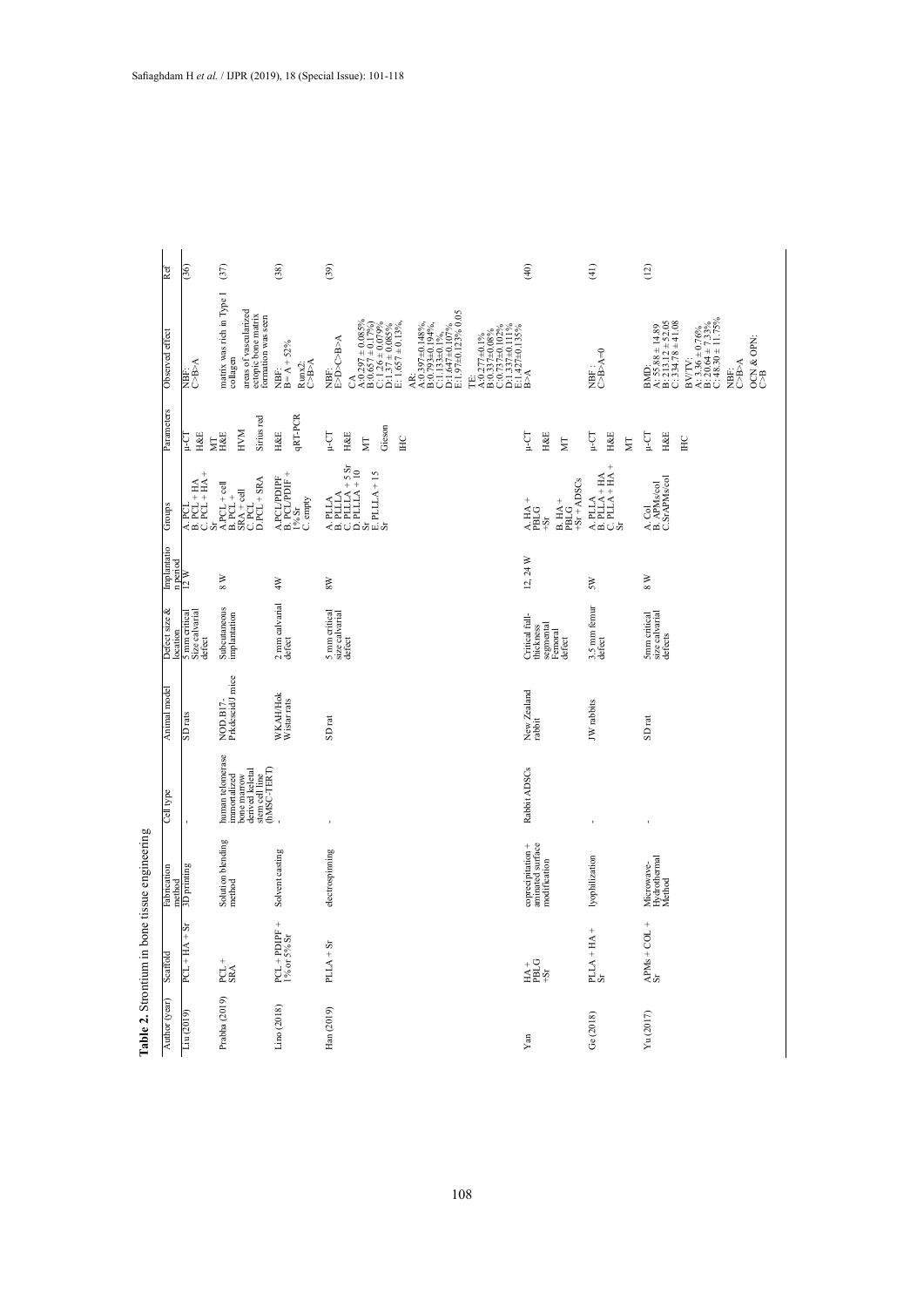|               |                          | Continued Table 2. Strontium in bone tissue engineering |                |                              |                                                                                 |                |                                                                                                                                                                                                                                                                                                                                                                                                                                                                                                                                                         |                                                                              |                                                                                                                                                                                                                                          |      |
|---------------|--------------------------|---------------------------------------------------------|----------------|------------------------------|---------------------------------------------------------------------------------|----------------|---------------------------------------------------------------------------------------------------------------------------------------------------------------------------------------------------------------------------------------------------------------------------------------------------------------------------------------------------------------------------------------------------------------------------------------------------------------------------------------------------------------------------------------------------------|------------------------------------------------------------------------------|------------------------------------------------------------------------------------------------------------------------------------------------------------------------------------------------------------------------------------------|------|
| Author (year) | Scaffold                 | tion<br>Fabricat<br>method                              | Cell type      | Animal model                 | Defect size $\&$<br>ocation                                                     | Implantatio    | Groups                                                                                                                                                                                                                                                                                                                                                                                                                                                                                                                                                  | Parameters                                                                   | Observed effect                                                                                                                                                                                                                          | Ref  |
| Gao (2017)    | $\frac{HA + PBLG +}{Sr}$ | covalent surface<br>functionalization<br>surface        | Mouse ADSCs    | C57BL6/J mice                | 2mm critical<br>size in middle<br>femur                                         | n period<br>8W | $\frac{\text{A. HA} + \text{PBLG}}{+ \text{Sr}}$                                                                                                                                                                                                                                                                                                                                                                                                                                                                                                        | $_{\rm x-ray}^{\rm x-ray}$<br>TJ-u                                           | ⋖<br>$B=$ normal bone $>$ .<br>BV/TV:<br>$\mathbb{B}^{\mathbb{A}}$<br>NBF:                                                                                                                                                               | (42) |
| Wang $(2016)$ | SCPP                     | gravity sintering                                       | J.             | New Zealand<br>white rabbits | 10mm critical<br>size calvarial<br>defects                                      | 4,8,12 W       | $B. HA + PBLG + Sr + AIDSCS$<br>Sr + ADSCs<br>C.<br>DOPA/Sr.SCPP/<br>B.<br>DOPA/Sr.SCPP<br>Silk fibroin                                                                                                                                                                                                                                                                                                                                                                                                                                                 | H&E<br>H&E<br>E                                                              | Max in C<br>VEGE and bFGF<br>Max in C<br>È                                                                                                                                                                                               | (43) |
| Xie (2013)    | SCPP                     | Gravity sintering                                       | $\blacksquare$ | New Zealand<br>white rabbits | $15 \times 5 \text{ mm}$<br>defect above<br>thighbone                           | 12W            | $\begin{array}{c}\n\overline{AB} \\ \overline{BD} \\ \overline{CD} \\ \overline{CD} \\ \overline{CD} \\ \overline{CD} \\ \overline{CD} \\ \overline{CD} \\ \overline{CD} \\ \overline{CD} \\ \overline{CD} \\ \overline{CD} \\ \overline{CD} \\ \overline{CD} \\ \overline{CD} \\ \overline{CD} \\ \overline{CD} \\ \overline{CD} \\ \overline{CD} \\ \overline{CD} \\ \overline{CD} \\ \overline{CD} \\ \overline{CD} \\ \overline{CD} \\ \overline{CD} \\ \overline{CD} \\ \overline{CD} \\ \overline{CD} \\ \overline{CD} \\ \overline{CD} \\ \over$ | microradiogr<br><b>H&amp;E</b><br>$x$ -ray<br>$\Xi$                          | <b>NBE:</b><br>CBA<br>VEGF:<br>C>B>A                                                                                                                                                                                                     | (44) |
| Gu (2013)     | SCPP                     |                                                         | Rabbit BMSCs   | New Zealand<br>white rabbits | segmental<br>radius defect<br>$15 \text{ mm}$                                   | 4,8,16 W       | $\begin{array}{ll} \text{A. HA} \\ \text{B. CPP} \\ \text{C. SCPP} \\ \text{D.HA + MSCs} \\ \text{E. CPP + MSCs} \\ \text{F. SCPP + MSCs} \end{array}$                                                                                                                                                                                                                                                                                                                                                                                                  | microradiogr<br>aphy<br>Toluidine<br>$\max_{H\&E}$<br>$x$ -ray<br>blue<br>ΣĹ | NBF 4 <sup>th</sup> week<br>D <e f<br="" or="">C,D,E,F significantly<br/><b>A<g<b>C&gt;B&gt;D&gt;</g<b></b><br/>NBF 16<sup>th</sup> week<br/>higher than A<br/>NBF in <math>x</math>-ray Max in F</e>                                    | (45) |
| Yang (2011)   | $HA + 10%$ Sr            | Hydrothermal<br>method                                  | $\blacksquare$ | Female SD <sub>rat</sub>     | size calvarial<br>5mm critical<br>defects                                       | 4, 12 W        | $\begin{array}{l} \text{A. COL} \\ \text{B. COL} + \text{HA} \\ \text{C. COL} + \text{HA} + \\ \text{Sr} \end{array}$                                                                                                                                                                                                                                                                                                                                                                                                                                   | H&E<br>ΣÑ<br>$\overline{C}$                                                  | A: $59.4 \pm 8.5$<br>B: $249.2 \pm 20.5$<br>C: 381.7 $\pm 25.3$<br>A: $15.7 \pm 3.3$<br>B: $121 \pm 14.2$<br>C: $219.4 \pm 37.1$<br>$HU$ 3 <sup>rd</sup> month:<br>NBF:<br>B: 0.93 ± 0.07<br>C: 1.48 ± 0.13<br>HU 1 <sup>st</sup> month: | (46) |
| Li(2010)      | $HA + Col + Sr$          | Sol-Gel                                                 |                | ovareictomized<br>SD<br>rat  | medullary<br>canal in tibiae<br>intercondylar<br>channel into<br>$1 \text{ mm}$ | 12W            | $\begin{array}{c}\n\text{A.HA} \\ \text{B.HA} + \text{Sr}\n\end{array}$                                                                                                                                                                                                                                                                                                                                                                                                                                                                                 | Toluidine<br>blue<br>$\mathop{\text{I}\text{--}C}\nolimits$                  | increase compared to A):<br>B: 11.6 ± 0.6<br>C: 3.4 ± 0.7<br>Bone to implant contact:<br>B=A + 49.9%<br>Mature bone area (fold<br>B-catenin, OPN, COLI<br>Bone area ratio:<br>B= $A + 70.9%$<br>ී                                        | (47) |
|               |                          |                                                         |                |                              |                                                                                 |                |                                                                                                                                                                                                                                                                                                                                                                                                                                                                                                                                                         |                                                                              | BV/TV:<br>A:24.7 ± 4.9<br>B: 42.9 ± 6.7<br>B=A + 73.7%                                                                                                                                                                                   |      |
|               |                          |                                                         |                |                              |                                                                                 |                |                                                                                                                                                                                                                                                                                                                                                                                                                                                                                                                                                         |                                                                              | APMs: amorphous calcium phosphate porous microspheres; HVM: human Vimentin antibody; PBLG: poly(y-benzyl-L-glutanate); PDIF: polydlisopropyl fumarate; rBMSC: rat bone marrow derived stem cells; SCPP: strontium doped calciu           |      |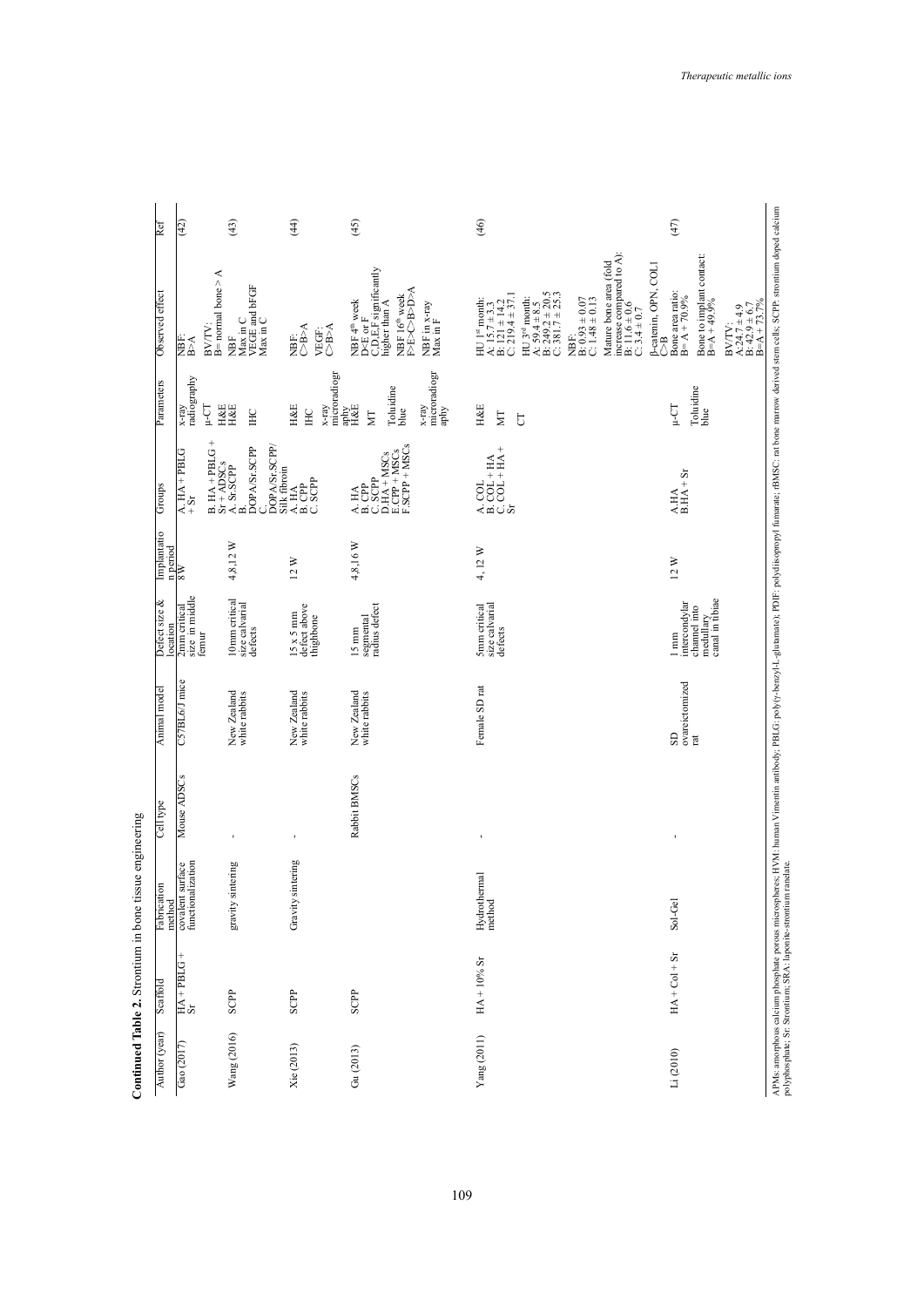Different parameters including X-ray radiography or computed tomography (CT) measured bone mineral density, micro-CT derived new bone volume, mechanical testings, Dual x-ray absorptiometry, histomorphomteric analysis with Haemotoxylin and Eosin (H&E) and Goldner-Masson's trichrome staining,

quantitative real time polymerase chain reaction (qRT-PCR) measurement of different RNAs and western blot of the resultant proteins were evaluated. Other stainings such as von kossa for calcium detection, toluidine blue for cell nuclei, acid fuschin, fast green, sirius red for collagen, tartrate-resistant acid



radiographic analysis of bone formation in the control (a), hydroxyapatite (HA) (b), and strontium (Sr) groups (c). (B): Representative radiographic analysis of bone formation in the control (a), hydroxyapatite (HA) (b), a analysis (Masson staining) of bone formation in the control (a), HA (b), and SI group (c). CC). Representative instolutional analysis (Masson staining) of bone formation in the control (a), HA (b), and SI group (c). Scale fication); = 75 µm (B, C, high magnification). \*\*\*, p < .001. Abbreviations: CT, computed tomography; HA, hydroxyapatite; HU,<br>Houngfield unit: Sr. strontium (46). The images are provided with permission from Stem Cells Pu Publication group (license number: 4755280758795). **Figure 2**. CT scanning and histological analysis of bone formation at 3 months after the transplantation. (A): Representative histological analysis (H&E staining) of bone formation in the control (a), HA (b), and Sr group (c). (C): Representative histological Hounsfield unit; Sr, strontium (46). - The images are provided with permission from Stem Cells Publications, John Wiley & Sons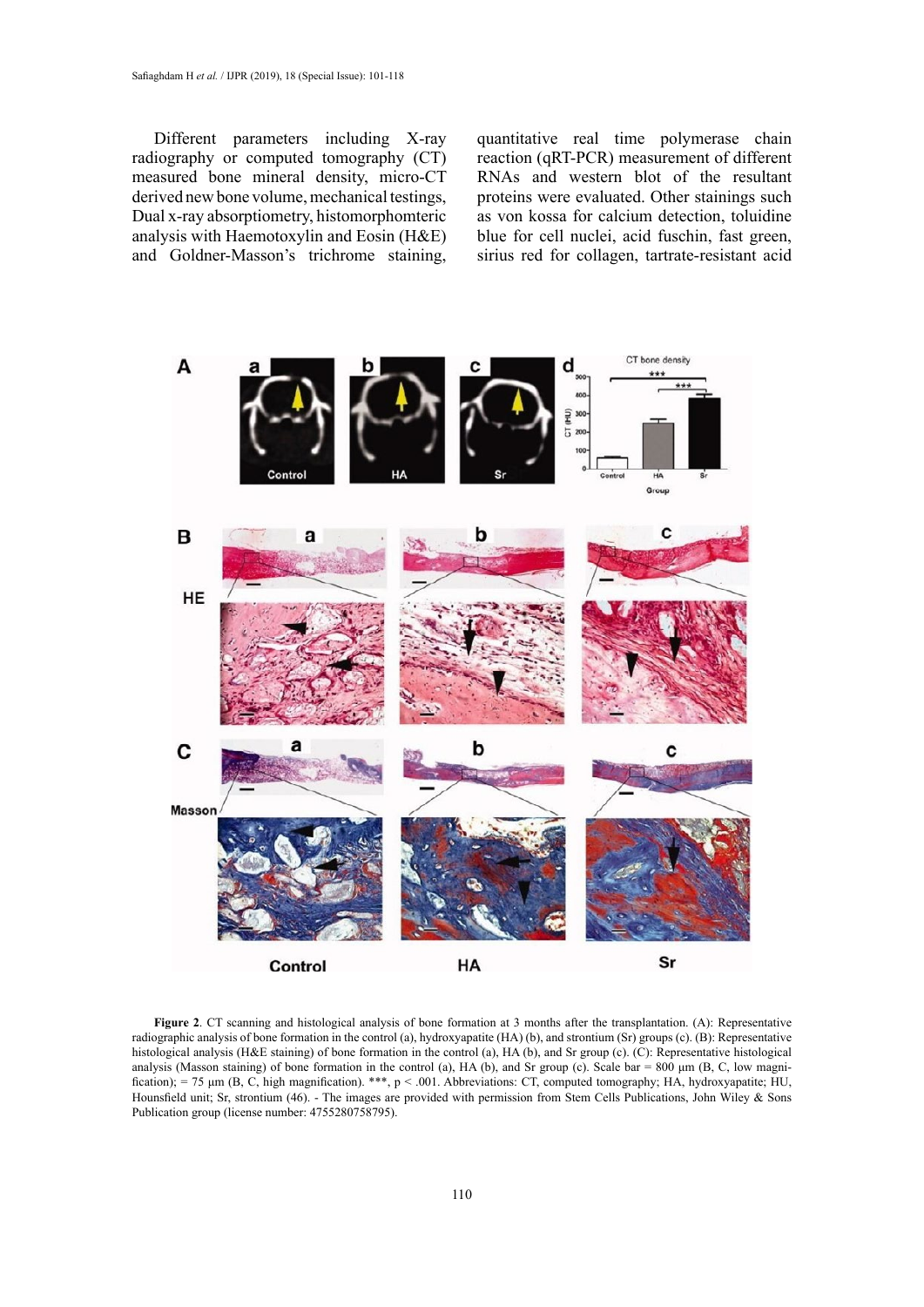phosphatase for osteoclast and giemsa for osteoblast as well as chloroacetate esterase for neutrophils and human vimentin antibody staining for endothelium was conducted in some studies. Immunohistochemistry analysis helped in identification of various osteogenic markers such as osteonectin, osteopontin, collagen type I, β-catenin as well as angiogenic factors such as vascular endothelial growth factors (VEGF), basic fibroblast growth factor (BFGF).

## **Discussion**

Biomimetic bone scaffolds incorporating additional therapeutic agents like MITAs are a main focus of BTE. The specific biological advantage that these ions bring to scaffolds as well as other potential mechanical, and antimicrobial enhancements may vary depending on the ion entity, fabrication method, and biomaterials used. Herein, we categorized in-vivo studies on MITAs in bone substitutes with the aim of clarifying their efficacy and identifying the affecting parameters.

The most frequently used ion, strontium (Sr), is a naturally occurring ion with 98% of it localized in the skeleton, exchanged with  $Ca^{2+}$ in the HA crystal lattice  $(3)$ . Sr<sup>2+</sup>, a structurally similar ion to calcium, helps promote osteogenic differentiation of mesenchymal stem cells (MSCs) via wnt/βcatenin and Ras/ MAPK signaling pathways (46) and inhibits osteoclastic activity. Strontium has thus been widely investigated in both *In-vitro* and *In-vivo* studies and has been shown to enhance NBF, remodeling and ossseointegration when added alone to scaffolds or combined with other ions (41, 66-68). However, high doses of Sr have been shown to have adverse effect on calcium absorption and bone mineralization, therefore, engineering a controlled release scaffold is of great importance (69). In our review, Sr enhanced NBF in nine studies while two studies had no control scaffolds without Sr to make the comparison possible. One study failed to report any significant difference between laponite-strontium ranelate containing PCL and PCL alone with or without cells (37) which could be due to ectopic implantation. Gao et al., reported bone volume/total volume

(BV/TV) resembling that of natural bone using Sr-HA-graft-poly(benzyl-L-glutamate) nanocomposite microcarriers loaded with ADSCs in a mice 2mm critical-sized femoral defect model (42).

Magnesium was also extensively studied in combination with PLGA and PCL polymers and HA.  $Mg^{2+}$  is another element found in human body, half of which is deposited in bone tissue (70). Studies have shown a correlation between magnesium deficiency and osteoporosis, attributable to changes in parathyroid hormone (PTH), Vitamin D levels and increased pro-inflammatory cytokine secretion such as substance P, TNF- $\alpha$ , IL-1 $\beta$ , and RANKL (71). Similar to strontium, magnesium works by stimulating MSCs proliferation, differentiation while suppressing osteoclast activity. Moreover, it has been demonstrated that magnesium increases osteogenic gene expression and protein expression of collagen type X and VEGF (72). Additionally, magnesium is reported to have antibacterial properties, beneficial in reducing infection risk in bone grafting procedures (73). Almost all studies reviewed in this article, proved magnesium efficient in promoting NBF with the exception of a study by Suryavanshi et al. that reported no NBF using PCL and MgO in subcutaneous implantation. The scaffold, however, was proved to be biocompatible (48). In another study by Deng et al. in a goat bi-parietal 15 mm calvarial defect model, the synergistic effect of magnesium and human recombinant bone morphogenetic protein 2 (rh-BMP2) was also demonstrated (49).

Another frequently studied ion is zinc, a trace element essential for neural growth, immunological functions and many other cellular processes (74). Zinc is well recognized as a critical mineral for bone health and development, as its deficiency is associated with bone growth lag and mal-development as well as osteoporosis  $(75)$ .  $Zn^{2+}$  affects MSCs through ERK1/2 signaling and hinders osteoclasts by antagonizing NF-κB pathway (76). Zinc also processes antibacterial effects owing to production of reactive oxygen species (ROS) and aids in wound healing (77). Of the five *In-vivo* studies reported in this study, one study provided no control for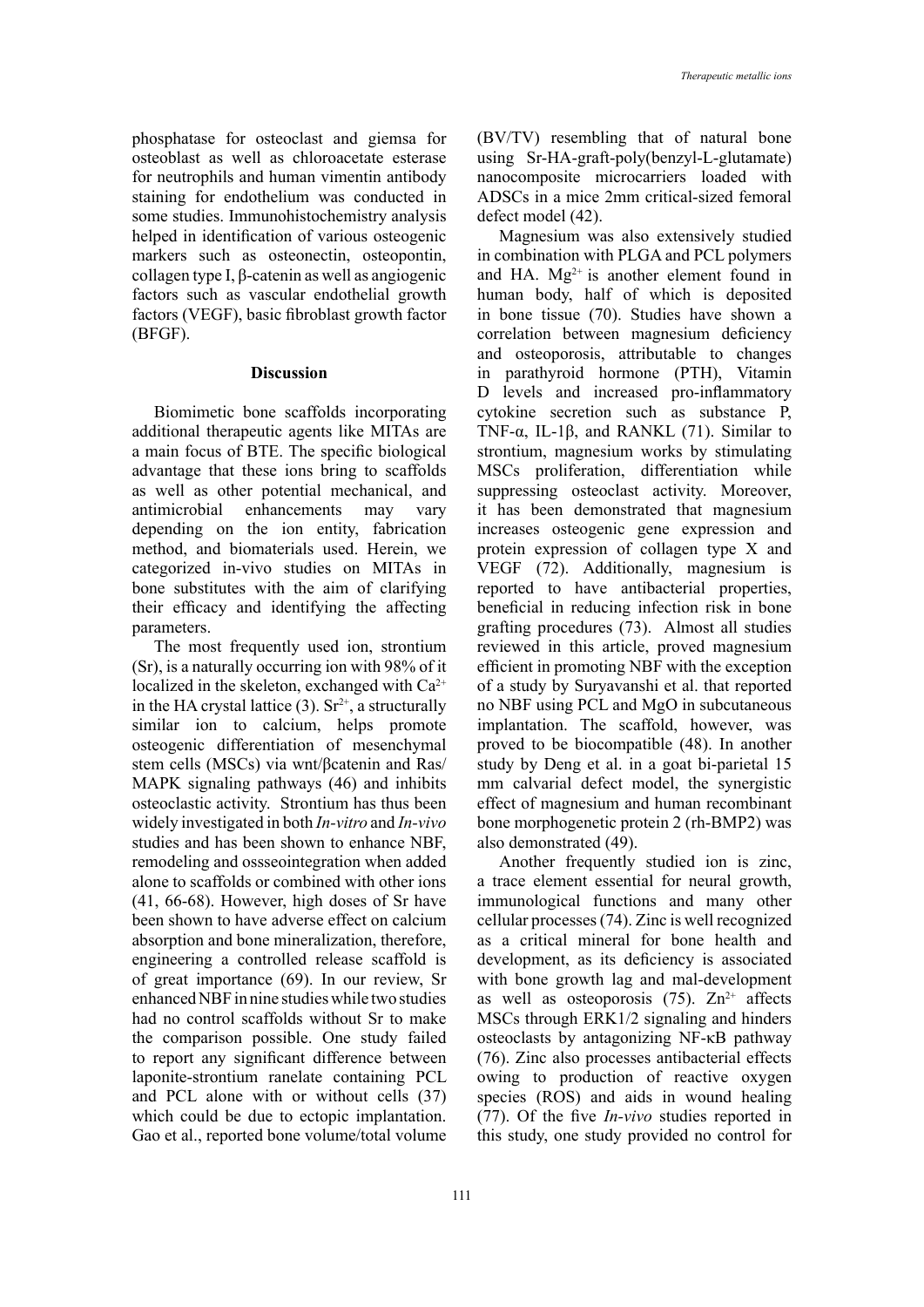comparison (53), while another study showed that both βTCP and Zn-TCP were able to stimulate regeneration of new bone closing the defect but Zn-TCP showed a faster rise in bone mineral density and resulted in a more mature and denser trabecular bone (54). A long-term (60 weeks) study on bone formation in white New Zealand rabbit transcortical femoral defect model also presented that Zn-HA-TCP was able to promote NBF compared to HA-TCP (55). Similar results were obtained in an 8-week study on Zn-HA-Collagen in SD rat model (52). Samanta et al. conducted a study in a rabbit femoral defect model where TCP-Zn was compared to TCP-Ti and TCP-Mg. NBF was increased to  $65.06 \pm 3.0$  in TCP-Ti, compared to  $50.55 \pm 2.0$  in TCP-Mg, 48.40  $\pm$ 2.0 in TCP-Zn, and  $34.24 \pm 2.0$  in TCP alone (22). More similar studies are recommended to make the comparison between various ions possible.

Data on other less commonly applied metallic ions can be found in Table 1. The readers are referred to two published narrative reviews on metallic ions for further explanation of the functions of these ions (3, 72). Undoubtedly, the most frequently used ion in bone structure and bone substitutes is calcium. However, as their obvious role in bone tissue regeneration has been well documented, the authors agreed to limit this systematic review on ions, whose potential role and efficacy are yet to be determined. The authors also excluded studies on mixtures of ions and alloys as such studies would not help in drawing conclusions regarding the efficacy of a specific ion. There is a body of *In-vivo* literature on magnetic scaffolds, of which only the ones that housed animals in normal cages are included. Studies stimulating bone formation by creating a magnetic field around the animal during implantation period were excluded because it was agreed that the underlying mechanism is rather different than that of MITAs. The readers are kindly encouraged to read a review by Xu et al. on magnetic responsive scaffolds in BTE (78).

As presented in table 1, various polymers, ceramics and composites are functionalized using MITAs. Among the polymers, PCL seems to be more frequently used which could be explained by its relative simple application

in the fabrication of scaffolds. PCL is a nonimmunogenic synthetic polymer which can be dissolved in most of organic solvents, there are many methods to its fabrication and it can be blended with other polymers or ceramics to hand in composite scaffolds with enhanced mechanical properties especially in load bearing areas. The slow degradation rate and unfavorable water contact angle are among its drawbacks (79). Hydroxyapatite is the most applied ceramic doped with MITAs in our review. HA is a calcium phosphate similar to that of human hard tissues in morphology and composition with an identical Ca/P ratio to bone apatite. HA has been extensively used in BTE due to its stability in physiological conditions, biocompatibility, osteoinductivity and non-toxicity and non-inflammatory nature (80). In our review, HA was introduced into animal defects alone or with natural or synthetic polymers such as collagen, PLLA, PLGA and chitosan. Such composite scaffolds have the advantage of making the scaffold osteoconductive and reinforcing the mechanical characteristics of scaffold further mimicking natural bone architecture (81). The efficacy of MITAs in improving bone tissue regeneration was evaluated in mesoporous bioactive glasses (MBG) by some researchers. We excluded all these studies because as explained before, the specific influence of an ion could be obscured by the synergistic effect they may have with other ions in MBG. There is a valuable review on MBG incorporating MITAs for bone tissue engineering which can be considered in addition to the present study (82).

A meta-analysis by shanbhag et al. indicated statistically significant benefits in loading scaffolds with cells with a weighted mean difference of NBF of 15.59–49.15% and 8.60–13.85% NBF in large- and small-animal models, respectively (83). In our review, seven studies seeded the scaffolds with various types of cells. In one study, hypoxia preconditioned BMSCs enhanced NBF more than normal BMSCs and they both scored higher NBF compared to unloaded  $HA + Li$  scaffold (8). Wang et al. and Gu et al. loaded all scaffolds with cells and prabha et al. reported no enhancement of NBF when loading scaffolds with hBMSCs (10, 37, 84). Yan et al. and Gao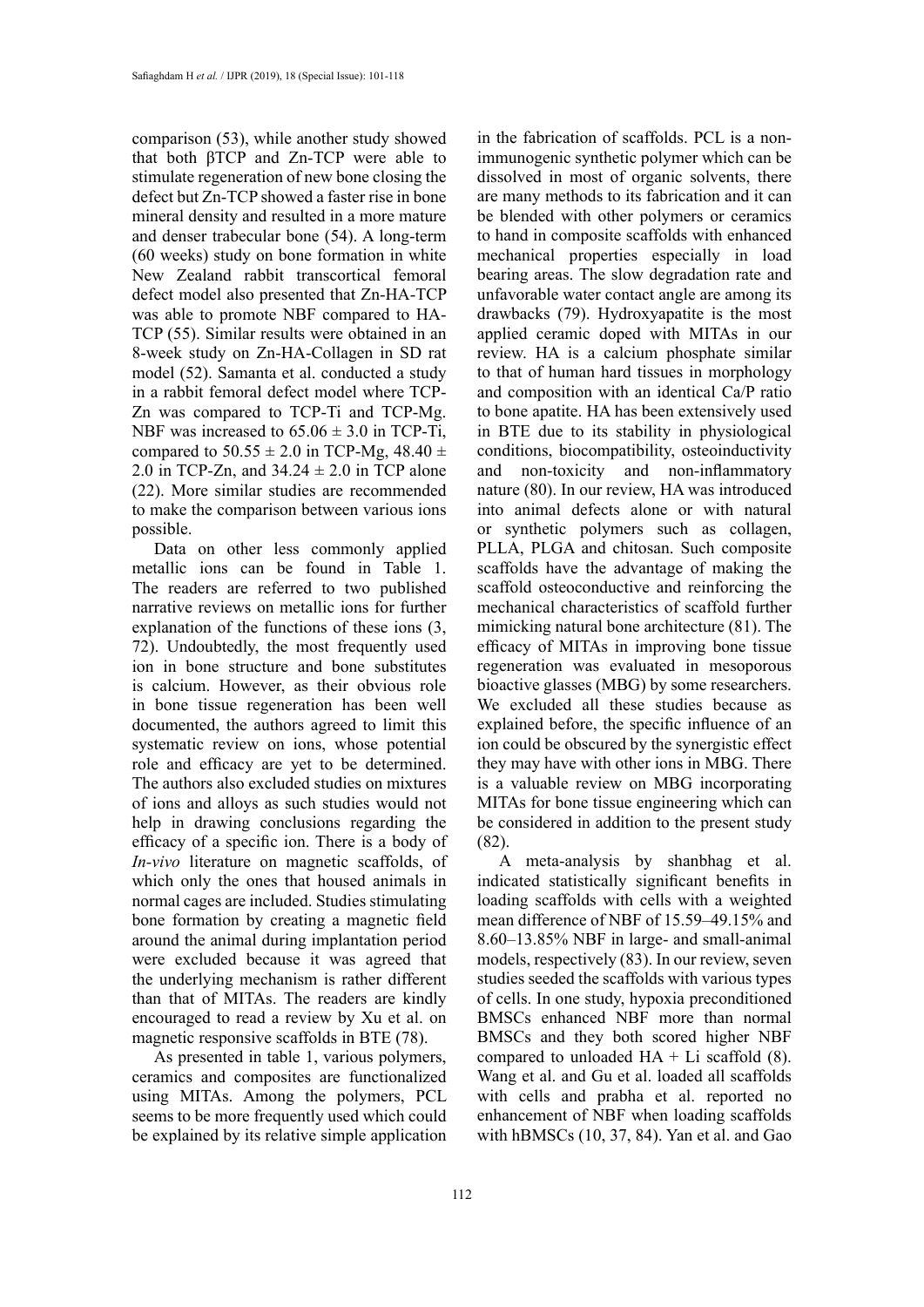et al. also showed improved NBF using rabbit and mouse ADSCs (40, 42).

Animal models play a crucial role in testing bone scaffolds for understanding their osteoconductivity, biocompatibility, mechanical properties, degradation, and interaction with host tissues (85). Small animal models used in BTE research are primarily rodents (rats and mice) and rabbits (83). In our review, almost all studies used small animals because of significantly lower costs, and easier housing and handling (86). Rodents also have a less varied genetic background in terms of biological response which makes the statistical analysis credible (87). However, before generalizing results from these studies to humans, the differences in the structure and composition of these animals' bones as well as faster skeletal change and bone turnover in these animals should be considered (88). Another limitation is the inability to create multiple defects to study different materials simultaneously (89). In two studies, larger animals, namely beagle dogs and goats were used. Dogs are widely used in musculoskeletal research, given the similarities in structure and physiology of canine and human bone. However, limitations of ethical issues, high costs, handling difficulties exist (89). One study used normal human osteoblast cell line, claiming that it mimics the cellular event of the *in-vivo* intramembranous bone formation process and reported the study as an *In-vivo* model which was excluded by the agreement of authors (90).

Critical-sized defects were created in these animal models in order to observe osteoinductive capacity of scaffolds incorporating MITAs. A critical-sized defect is defined as "the smallest osseous wound that does not heal spontaneously over a long period of time or more clinically relevant, that which has no mineralized area  $> 30\%$ after 52 weeks" (85). For the rat calvarial defect, 8 mm is generally reported to be the critical size; however, smaller defects have been investigated in models with bi-parietal defects, resulting in fewer sacrificed animals (91). In our review, nine articles regarded 5 mm defects as critical which is suggested to be replaced with 8 mmm defects in future studies. Three studies evaluated the newly designed

scaffolds in subcutaneous implantation, two of which could not report NBF (10, 37, 48). Therefore, it is suggested that more accurate defect models be used in BTE researches.

The most frequently conducted test to evaluate I*n-vivo* bone formation were µ-CT, and H&E staining. The biological performances of a scaffold regarding cell adhesion, proliferation and mineral deposition as well as formation of mature bone with vasculature are factors to be evaluated during *In-vivo* implantation testing (92). µ-CT is a non-destructive computational technique capable of providing 3D images of engineered constructs as well as quantitative data based on the fact that new bone, fibrous tissue and scaffolds have different coefficients of absorption (93). Studies have also focused on other aspects of bone substitutes containing MITAs such as in tumor suppression capability, angiogenetic ability, immune response induction, etc. (94-96). However, all the articles not evaluating the formation of new bone were excluded in our study because they were not consistent with the aims of this review.

### *Limitations*

Few studies did not have the control group, and several variations including cell sources, scaffold types, fabrication methods, and measured parameters between included studies do not permit general conclusions to be drawn.

#### **Conclusion**

A systematic review on *In-vivo* studies on MITAs used in Bone tissue engineering showed several important findings: 1) various materials can be successfully used to incorporate MITAs and one must opt for the composition that renders the best biological response as well as physicochemical characteristics. 2) Of the various fabrication methods applied in BTE for integrating MITAs into scaffolds, it is important to consider their effect on controlled release of ion besides the ease of method as many ions can have deleterious effects if the therapeutic doses are surpassed. 3) A tendency to enhance new bone formation with the use of MITAs can be observed in the studies. However, this needs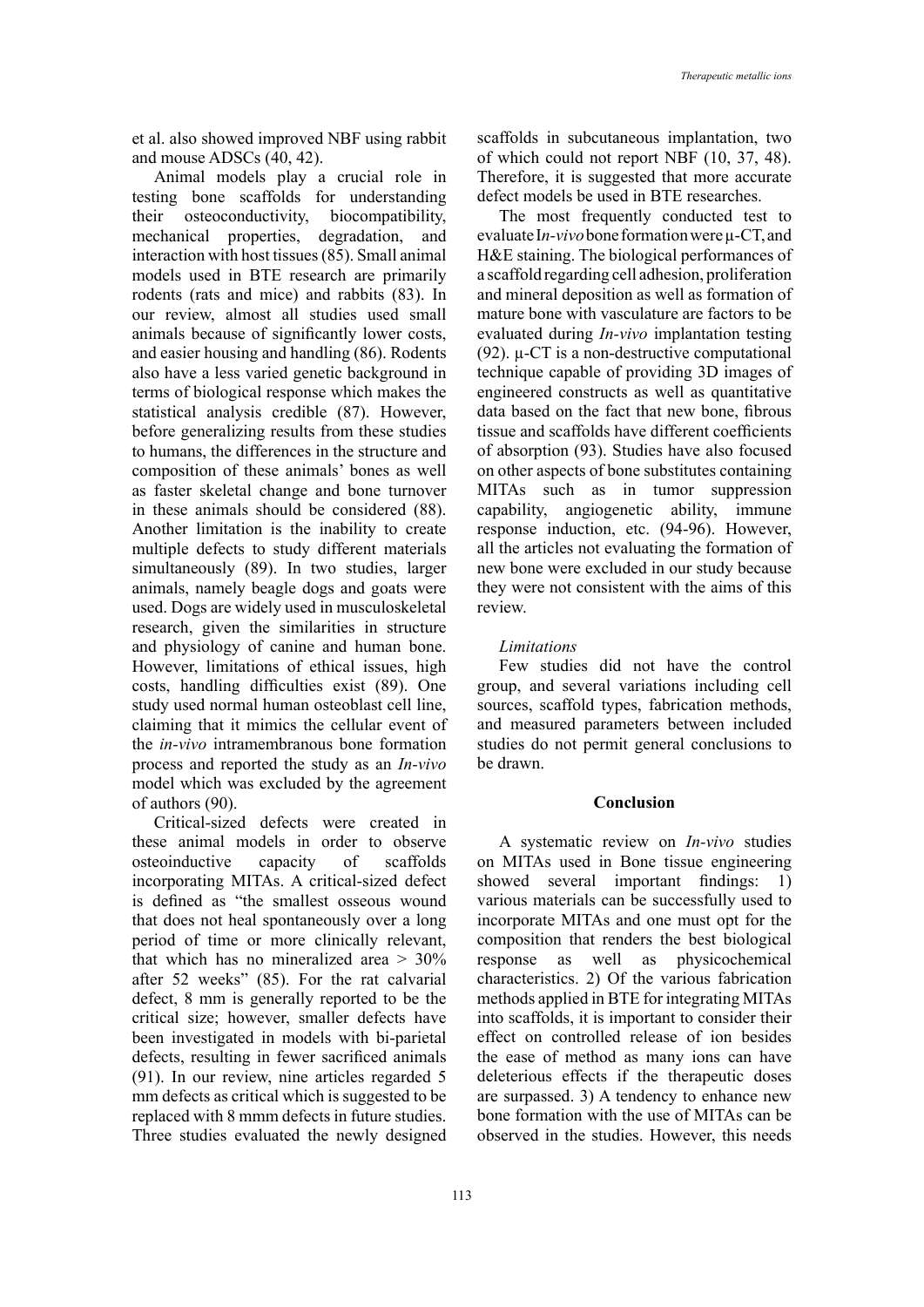to be validated with further studies comparing various ions with each other and the different concentration in the same animal model using critical-sized defects.

report.

#### **References**

- 1. Scheller EL, Krebsbach PH and Kohn DH. Tissue engineering: state of the art in oral rehabilitation. *J. Oral Rehabil.* (2009) 36: 368-89.
- 2. Motamedian SR, Hosseinpour S, Ahsaie MG and Khojasteh A. Smart scaffolds in bone tissue engineering: A systematic review of literature. *World J. Stem Cells* (2015) 7: 657.
- 3. Mourino V, Cattalini JP and Boccaccini AR. Metallic ions as therapeutic agents in tissue engineering scaffolds: an overview of their biological applications and strategies for new developments. *J. R. Soc. Interface* (2012) 9: 401- 19.
- 4. Bostancioglu RB, Gurbuz M, Akyurekli AG, Dogan A, Koparal AS and Koparal AT. Adhesion profile and differentiation capacity of human adipose tissue derived mesenchymal stem cells grown on metal ion (Zn, Ag and Cu) doped hydroxyapatite nano-coated surfaces. *Colloids Surf. B Biointerfaces* (2017) 155: 415-28.
- 5. Sánchez AHM, Omidi M, Wurlitzer M, Fuh MM, Feyerabend F, Schlüter H, Willumeit-Römer R and Luthringer B. Proteome analysis of human mesenchymal stem cells undergoing chondrogenesis when exposed to the products of various magnesium-based materials degradation. *Bioactive Materials* (2019) 4: 168-88.
- 6. Prashanth L, Kattapagari K, Chitturi R, Baddam V and Prasad L. A review on role of essential trace elements in health and disease. *J. NTR Univ. Health Sci*. (2015) 4: 75-85.
- 7. Qiao W, Liu R, Li Z, Luo X, Huang B, Liu Q, Chen Z, Tsoi J, Su Y, Cheung, Matinlinna J, Yeung K and Chen Z. Contribution of the in situ release of endogenous cations from xenograft bone driven by fluoride incorporation toward enhanced bone regeneration. *Biomater Sci*. (2018) 6: 2951-64.
- 8. Li D, Huifang L, Zhao J, Yang Z, Xie X, Wei Z, Li D and Kang P. Porous lithium-doped hydroxyapatite scaffold seeded with hypoxia-preconditioned bonemarrow mesenchymal stem cells for bone-tissue regeneration. *Biomed. Mater*. (2018) 13: 055002.
- 9. Yuan Z, Wei P, Huang Y, Zhang W, Chen F, Zhang X, Mao J, Chen D, Cai Q and Yang X. Injectable PLGA microspheres with tunable magnesium ion release for promoting bone regeneration. *Acta*

*Biomater*. (2019) 85: 294-309.

- 10. Wang Y, Cui W, Chou J, Wen S, Sun Y and Zhang H. Electrospun nanosilicates-based organic/inorganic nanofibers for potential bone tissue engineering. *Colloids Surf. B Biointerfaces* (2018) 172: 90-7.
- 11. Zhang Q, Chen X, Geng S, Wei L, Miron RJ, Zhao Y and Zhang Y. Nanogel-based scaffolds fabricated for bone regeneration with mesoporous bioactive glass and strontium: *In-vitro* and *In-vivo* characterization. *J. Biomed. Mater. Res. A* (2017) 105: 1175-83.
- 12. Yu W, Sun TW, Qi C, Ding Z, Zhao H, Chen F, Chen D, Zhu Y, Shi Z and He Y. Strontium-Doped Amorphous Calcium Phosphate Porous Microspheres Synthesized through a Microwave-Hydrothermal Method Using Fructose 1,6-Bisphosphate as an Organic Phosphorus Source: Application in Drug Delivery and Enhanced Bone Regeneration. *ACS Appl. Mater. Interfaces* (2017) 9: 3306-17.
- 13. Liu YJ, Su WT and Chen PH. Magnesium and zinc borate enhance osteoblastic differentiation of stem cells from human exfoliated deciduous teeth *Invitro*. *J Biomater. Appl*. (2018) 32: 765-74.
- 14. Drynda A, Drynda S, Kekow J, Lohmann CH and Bertrand J. Differential Effect of Cobalt and Chromium Ions as Well as CoCr Particles on the Expression of Osteogenic Markers and Osteoblast Function. *Int. J. Mol. Sci*. (2018) 19: 3034
- 15. Wang H, Zhao S, Zhou J, Shen Y, Huang W, Zhang C, Rahaman M and Wang D. Evaluation of borate bioactive glass scaffolds as a controlled delivery system for copper ions in stimulating osteogenesis and angiogenesis in bone healing. *J. Mater. Chem. B* (2014) 2: 8547-57.
- 16. Saini RK, Bagri LP and Bajpai A. Nano-silver hydroxyapatite based antibacterial 3D scaffolds of gelatin/alginate/poly (vinyl alcohol) for bone tissue engineering applications. *Colloids Surf. B Biointerfaces*. (2019) 177: 211-8.
- 17. Goudouri OM, Kontonasaki E, Lohbauer U and Boccaccini AR. Antibacterial properties of metal and metalloid ions in chronic periodontitis and peri-implantitis therapy. *Acta Biomater*. (2014) 10: 3795-810.
- 18. Park JS, Suryaprakash S, Lao Y-H and Leong KW. Engineering mesenchymal stem cells for regenerative medicine and drug delivery. *Methods* (2015) 84: 3-16.
- 19. Roseti L, Parisi V, Petretta M, Cavallo C, Desando G, Bartolotti I and Grigolo B. Scaffolds for Bone Tissue Engineering: State of the art and new perspectives. *Mat. Sci. Eng. C-Mater*. (2017) 78: 1246-62.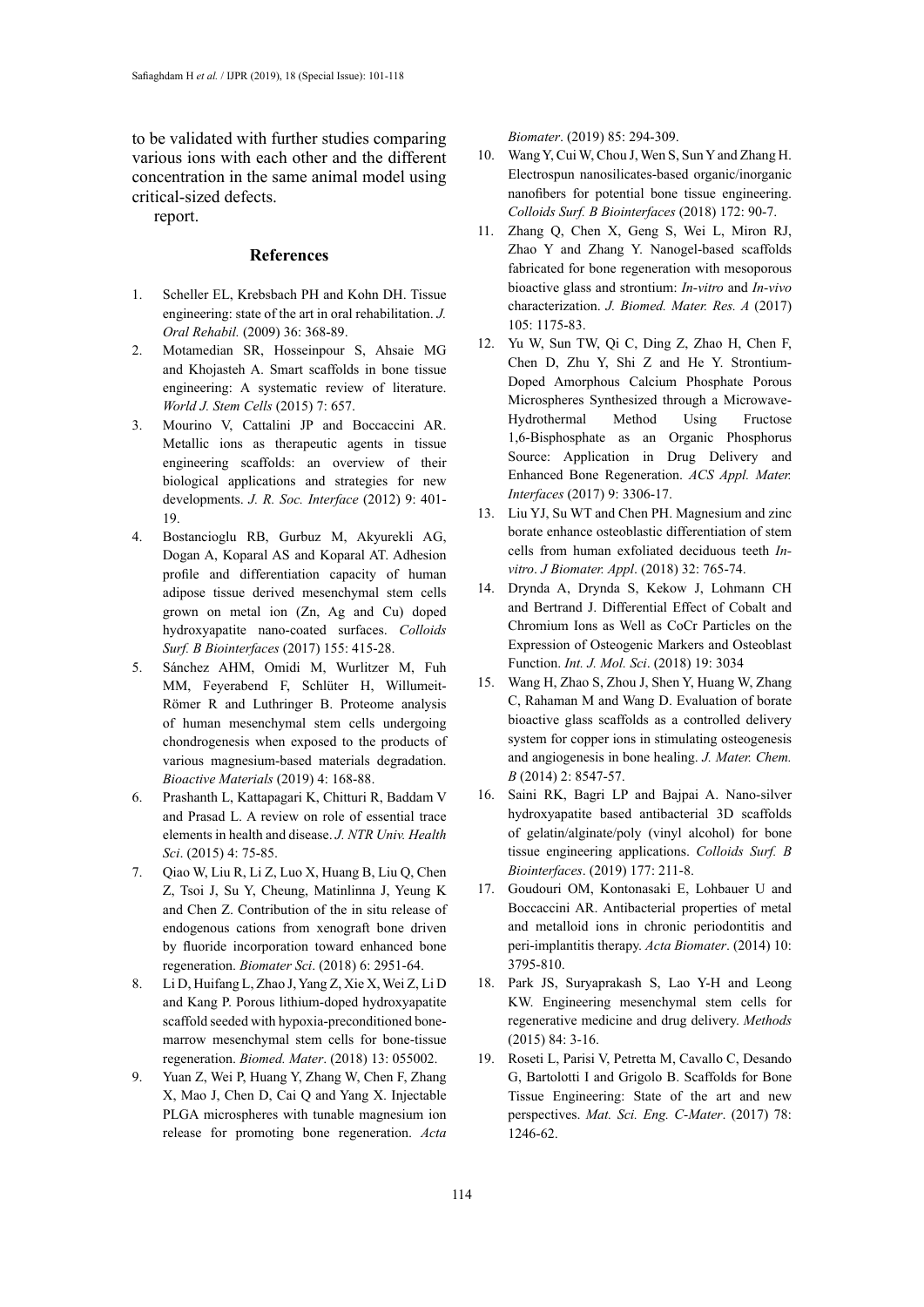- 20. Hu C, Ashok D, Nisbet DR and Gautam V. Bioinspired surface modification of orthopedic implants for bone tissue engineering. *Biomaterials* (2019) 219: 119366.
- 21. Tripathi A, Saravanan S, Pattnaik S, Moorthi A, Partridge NC and Selvamurugan N. Bio-composite scaffolds containing chitosan/nano-hydroxyapatite/ nano-copper–zinc for bone tissue engineering. *Int. J. Biol. Macromol.* (2012) 50: 294-9.
- 22. Samanta SK, Devi KB, Das P, Mukherjee P, Chanda A, Roy M and Nandi S. Metallic ion doped tri-calcium phosphate ceramics: Effect of dynamic loading on in vivo bone regeneration. *J. Mech. Behav. Biomed. Mater*. (2019) 96: 227-35.
- 23. O'Neill E, Awale G, Daneshmandi L, Umerah O and Lo KWH. The roles of ions on bone regeneration. *Drug Discov. Today* (2018) 23: 879- 90.
- 24. Sansone V, Pagani D and Melato M. The effects on bone cells of metal ions released from orthopaedic implants. A review. *Clin. Cases Miner. Bone Metab*. (2013) 10: 34-40.
- 25. De Jong WH, De Rijk E, Bonetto A, Wohlleben W, Stone V, Brunelli A, Badetti E, Marcomini A, Gosens I and Cassee F. Toxicity of copper oxide and basic copper carbonate nanoparticles after short-term oral exposure in rats. *Nanotoxicology* (2019) 13: 50-72.
- 26. Apaza-Bedoya K, Bijukumar D, Benfatti CAM, Mathew MT, da Silva JSP and Souza JCM. Chapter 4 - Adverse local and systemic effect of nanoparticles released from oral and craniomaxillofacial implants. In: Souza JCM, Hotza D, Henriques B, Boccaccini AR. (eds). Nanostructured Biomaterials for Cranio-Maxillofacial and Oral Applications: Elsevier (2018) 63-79.
- 27. Wu C, Zhou Y, Fan W, Han P, Chang J, Yuen J, Zhang M and Xiao Y. Hypoxia-mimicking mesoporous bioactive glass scaffolds with controllable cobalt ion release for bone tissue engineering. *Biomaterials* (2012) 33: 2076-85.
- 28. Fielding G and Bose S. SiO2 and ZnO dopants in three-dimensionally printed tricalcium phosphate bone tissue engineering scaffolds enhance osteogenesis and angiogenesis *In-vivo*. *Acta Biomater*. (2013) 9: 9137-48.
- 29. Forero JC, Roa E, Reyes JG, Acevedo C and Osses N. Development of Useful Biomaterial for Bone Tissue Engineering by Incorporating Nano-Copper-Zinc Alloy (nCuZn) in Chitosan/Gelatin/ Nano-Hydroxyapatite (Ch/G/nHAp) Scaffold. *Materials (Basel)*. (2017) 10: 1177
- 30. Brown A, Zaky S, Ray H, Jr. and Sfeir C. Porous magnesium/PLGA composite scaffolds for

enhanced bone regeneration following tooth extraction. *Acta Biomater*. (2015) 11: 543-53.

- 31. Fernandes JS, Gentile P, Martins M, Neves NM, Miller C, Crawford A, Pires R, Hatton P and Reis R. Reinforcement of poly-l-lactic acid electrospun membranes with strontium borosilicate bioactive glasses for bone tissue engineering. *Acta Biomater*. (2016) 44: 168-77.
- 32. Newby PJ, El-Gendy R, Kirkham J, Yang XB, Thompson ID and Boccaccini AR. Ag-doped 45S5 Bioglass(R)-based bone scaffolds by molten salt ion exchange: processing and characterisation. *J. Mater. Sci. Mater. Med*. (2011) 22: 557-69.
- 33. Tsai KY, Lin HY, Chen YW, Lin CY, Hsu TT and Kao CT. Laser Sintered Magnesium-Calcium Silicate/Poly-epsilon-Caprolactone Scaffold for Bone Tissue Engineering. *Materials (Basel)*. (2017) 10: 65.
- 34. Mouriño V, Vidotto R, Cattalini J and Boccaccini A. Enhancing biological activity of bioactive glass scaffolds by inorganic ion delivery for bone tissue engineering. *Curr. Opin. Biomed. Eng*. (2019).
- 35. Moher D, Liberati A, Tetzlaff J and Altman DG. Preferred Reporting Items for Systematic Reviews and Meta-Analyses: The PRISMA Statement*. J. Clin. Epidemiol*. (2009) 62: 1006-12.
- 36. Liu D, Nie W, Li D, Wang W, Zheng L, Zhang J, Zhang J, Peng Ch, Mo X and He Ch. 3D printed PCL/SrHA scaffold for enhanced bone regeneration. *Chem. Eng*. (2019) 362: 269-79.
- 37. Prabha RD, Nair BP, Ditzel N, Kjems J, Nair PD and Kassem M. Strontium functionalized scaffold for bone tissue engineering. *Mat. Sci. Eng. C-Mater*. (2019) 94: 509-15.
- 38. Lino AB, McCarthy AD and Fernandez JM. Evaluation of Strontium-Containing PCL-PDIPF Scaffolds for Bone Tissue Engineering: *In-vitro* and *In-vivo* Studies. *Ann. Biomed. Eng*. (2019) 47: 902-12.
- 39. Han X, Zhou X, Qiu K, Feng W, Mo H, Wang M, Wang J and He C. Strontium-incorporated mineralized PLLA nanofibrous membranes for promoting bone defect repair. *Colloids surf. B. Biomaterials* (2019) 179: 363-73.
- 40. Yan S, Xia P, Xu S, Zhang K, Li G, Cui L and Yin J. Nanocomposite Porous Microcarriers Based on Strontium-Substituted HA- g-Poly(gamma-benzyll-glutamate) for Bone Tissue Engineering. *ACS Appl. Mater. Interfaces* (2018) 10: 16270-81.
- 41. Ge M, Ge K, Gao F, Yan W, Liu H, Xue L, Jin Y, Ma H and Zhang J. Biomimetic mineralized strontium-doped hydroxyapatite on porous poly(llactic acid) scaffolds for bone defect repair. *Int. J. Nanomedicine* (2018) 13: 1707-21.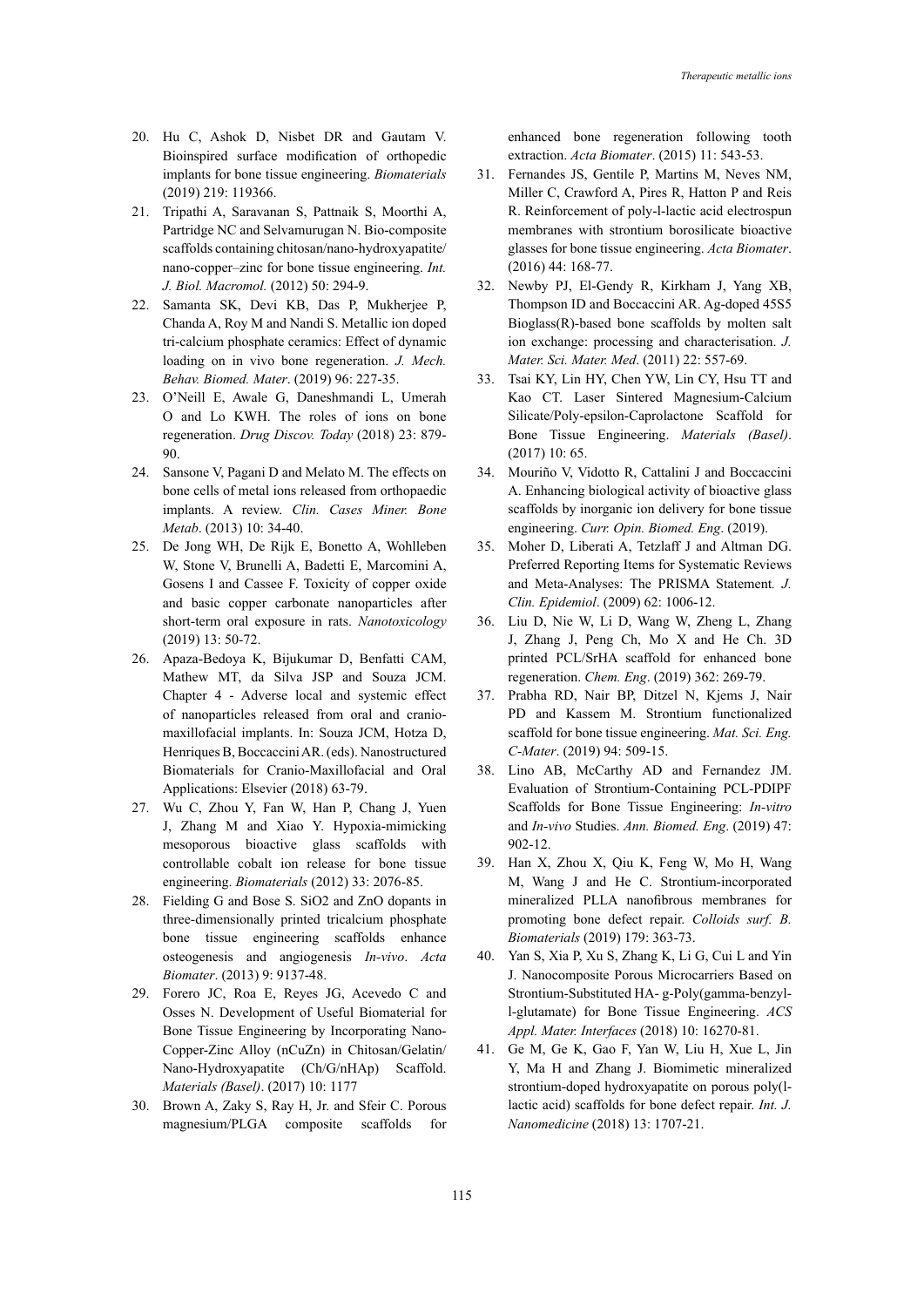- 42. Gao L, Huang Z, Yan S, Zhang K, Xu S, Li G, Cui L and Yin J. Sr-HA-graft-Poly(gamma-benzyll-glutamate) Nanocomposite Microcarriers: Controllable Sr(2+) Release for Accelerating Osteogenenisis and Bony Nonunion Repair. *Biomacromolecules* (2017) 18: 3742-52.
- 43. Wang X, Gu Z, Jiang B, Li L and Yu X. Surface modification of strontium-doped porous bioactive ceramic scaffolds via poly(DOPA) coating and immobilizing silk fibroin for excellent angiogenic and osteogenic properties. *Biomater. Sci*. (2016) 4: 678-88.
- 44. Xie H, Wang J, Li C, Gu Z, Chen Q and Li L. Application of strontium doped calcium polyphosphate bioceramic as scaffolds for bone tissue engineering. *Ceram. Int*. (2013) 39: 8945-54.
- 45. Gu Z, Zhang X, Li L, Wang Q, Yu X and Feng T. Acceleration of segmental bone regeneration in a rabbit model by strontium-doped calcium polyphosphate scaffold through stimulating VEGF and bFGF secretion from osteoblasts. *Mat. Sci. Eng. C-Mater*. (2013) 33: 274-81.
- 46. Yang F, Yang D, Tu J, Zheng Q, Cai L and Wang L. Strontium enhances osteogenic differentiation of mesenchymal stem cells and *In-vivo* bone formation by activating Wnt/catenin signaling. *Stem Cells.* (2011) 29: 981-91.
- 47. Li Y, Li Q, Zhu S, Luo E, Li J, Feng G, Liao Y and Hu J. The effect of strontium-substituted hydroxyapatite coating on implant fixation in ovariectomized rats. *Biomaterials* (2010) 31: 9006-14.
- 48. Suryavanshi A, Khanna K, Sindhu K, Bellare J and Srivastava R. Magnesium oxide nanoparticleloaded polycaprolactone composite electrospun fiber scaffolds for bone–soft tissue engineering applications: *In-vitro* and *In-vivo* evaluation. *Biomed. Mater*. (2017) 12: 055011.
- 49. Deng L, Li D, Yang Z, Xie X and Kang P. Repair of the calvarial defect in goat model using magnesiumdoped porous hydroxyapatite combined with recombinant human bone morphogenetic protein-2. *Biomed. Mater. Eng*. (2017) 28: 361-77.
- 50. Laurenti M, Al Subaie A, Abdallah MN, Cortes AR, Ackerman JL, Vali H, Basu K, Zhang Y, Murshed M, Strandman S, Zhu J, Makhoul N, Barralet J and Tamimi F. Two-Dimensional Magnesium Phosphate Nanosheets Form Highly Thixotropic Gels That Up-Regulate Bone Formation. *Nano Lett*. (2016) 16: 4779-87.
- 51. Wong HM, Chu PK, Leung FKL, Cheung KMC, Luk KDK and Yeung KWK. Engineered polycaprolactone–magnesium hybrid biodegradable porous scaffold for bone tissue engineering. *Prog. Nat. Sci-Mater*. (2014) 24: 561-7.
- 52. Yu W, Sun TW, Qi C, Ding Z, Zhao H, Zhao S, Shi Z, Zhu Y, Chen D and He Y. Evaluation of zincdoped mesoporous hydroxyapatite microspheres for the construction of a novel biomimetic scaffold optimized for bone augmentation. *Int. J. Nanomedicine* (2017) 12: 2293-306.
- 53. Begam H, Nandi SK, Chanda A and Kundu B. Effect of bone morphogenetic protein on Zn-HAp and Zn-HAp/collagen composite: A systematic *Invivo* study. *Res Vet Sci*. (2017) 115: 1-9.
- 54. Chou J, Hao J, Kuroda S, Bishop D, Ben-Nissan B, Milthorpe B and Otsuka M. Bone regeneration of rat tibial defect by zinc-tricalcium phosphate (Zn-TCP) synthesized from porous Foraminifera carbonate macrospheres. *Mar. Drugs* (2013) 11: 5148-58.
- 55. Kawamura H, Ito A, Muramatsu T, Miyakawa S, Ochiai N and Tateishi T. Long-term implantation of zinc-releasing calcium phosphate ceramics in rabbit femora. *J. Biomed. Mater. Res. B Appl. Biomater*. (2003) 65: 468-74.
- 56. Cui W, Sun G, Qu Y, Xiong Y, Sun T, Ji Y, Yang L, Shao Z, Ma J, Zhang S and Guo X. Repair of rat calvarial defects using Si-doped hydroxyapatite scaffolds loaded with a bone morphogenetic protein-2-related peptide. *J. Orthop. Res*. (2016) 34: 1874-82.
- 57. Ma Y, Li Y, Hao J, Ma B, Di T and Dong H. Evaluation of the degradation, biocompatibility and osteogenesis behavior of lithium-doped calcium polyphosphate for bone tissue engineering. *Biomed. Mater. Eng*. (2019) 30: 23-36.
- 58. Russo A, Bianchi M, Sartori M, Boi M, Giavaresi G, Salter DM, Jelic M, Maltarello M, Ortolani A, Sprio S, Fini M, Tampieri A and Marcacci M. Bone regeneration in a rabbit critical femoral defect by means of magnetic hydroxyapatite macroporous scaffolds. *J. Biomed. Mater. Res. B*. (2018) 106: 546-54.
- 59. De Santis R, Russo A, Gloria A, D'Amora U, Russo T, Panseri S, Sandri M, Tampieri A, Marcacci M,
- Dediu V, Wilde C and Ambrosio L. Towards the Design of 3D Fiber-Deposited Poly( -caprolactone)/Iron-Doped Hydroxyapatite Nanocomposite Magnetic Scaffolds for Bone Regeneration. *J. Biomed. Nanotechnol*. (2015) 11: 1236-46.
- 60. D'Mello S, Elangovan S, Hong L, Ross RD, Sumner DR and Salem AK. Incorporation of copper into chitosan scaffolds promotes bone regeneration in rat calvarial defects. *J. Biomed. Mater. Res. B* ( 2015) 103: 1044-9.
- 61. Wei P, Yuan Z, Cai Q, Mao J and Yang X. Bioresorbable Microspheres with Surface-Loaded Nanosilver and Apatite as Dual-Functional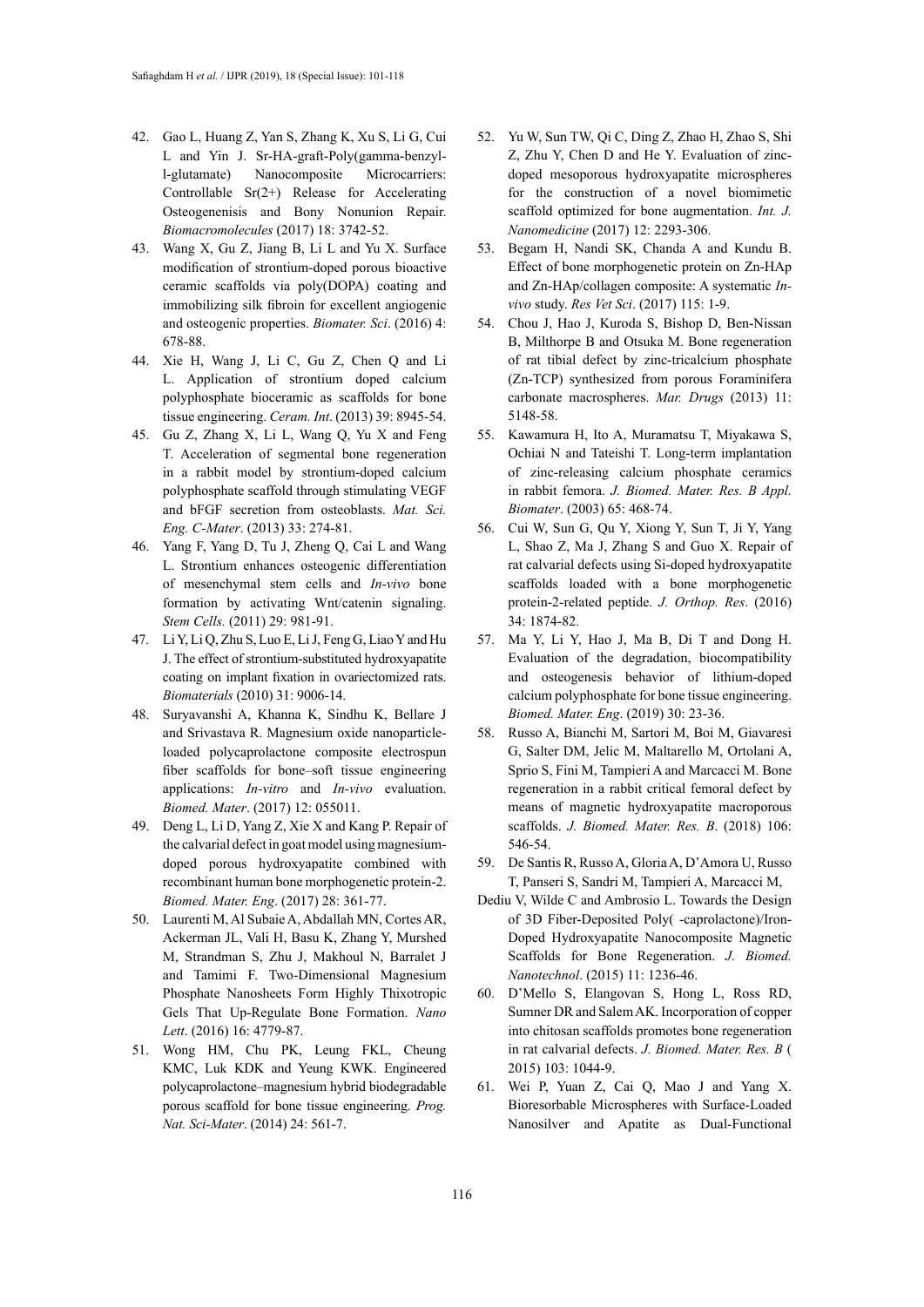Injectable Cell Carriers for Bone Regeneration. *Macromol. Rapid Comm*. (2018) 39: e1800062.

- 62. Perez RA, Kim JH, Buitrago JO, Wall IB and Kim HW. Novel therapeutic core-shell hydrogel scaffolds with sequential delivery of cobalt and bone morphogenetic protein-2 for synergistic bone regeneration. *Acta Biomater*. (2015) 23: 295-308.
- 63. Gao C, Li C, Wang C, Qin Y, Wang Z, Yang F, Liu H, Chang F and Wang J. Advances in the induction of osteogenesis by zinc surface modification based on titanium alloy substrates for medical implants. *J. Alloy Compd*. (2017) 726: 1072-84.
- 64. Deng L, Deng Y and Xie K. AgNPs-decorated 3D printed PEEK implant for infection control and bone repair. *Colloids surf. B Biomaterials*. (2017) 160: 483-92.
- 65. Chou J, Hao J, Hatoyama H, Ben-Nissan B, Milthorpe B and Otsuka M. Effect of biomimetic zinc-containing tricalcium phosphate (Zn-TCP) on the growth and osteogenic differentiation of mesenchymal stem cells*. J. Tissue Eng. Regen*. (2015) 9: 852-8.
- 66. Kargozar S, Lotfibakhshaiesh N, Ai J, Mozafari M, Brouki Milan P, Hamzehlou S, Barati M, Baino F, Hill R, and Joghataei M. Strontium- and cobalt-substituted bioactive glasses seeded with human umbilical cord perivascular cells to promote bone regeneration via enhanced osteogenic and angiogenic activities. *Acta Biomater*. (2017) 58: 502-14.
- 67. Goodarzi H, Hashemi-Najafabadi S, Baheiraei N and Bagheri F. Preparation and Characterization of Nanocomposite Scaffolds (Collagen/beta-TCP/ SrO) for Bone Tissue Engineering*. J. Tissue Eng. Regen*. (2019) 16: 237-51.
- 68. Mao L, Xia L, Chang J, Liu J, Jiang L, Wu C and Fang B. The synergistic effects of Sr and Si bioactive ions on osteogenesis, osteoclastogenesis and angiogenesis for osteoporotic bone regeneration. *Acta Biomater*. (2017) 61: 217-32.
- 69. Grynpas MD, Hamilton E, Cheung R, Tsouderos Y, Deloffre P, Hott M and Marie P. Strontium increases vertebral bone volume in rats at a low dose that does not induce detectable mineralization defect. *Bone* (1996) 18: 253-9.
- 70. Walker J, Shadanbaz S, Woodfield TB, Staiger MP and Dias GJ. Magnesium biomaterials for orthopedic application: a review from a biological perspective. *J. Biomed. Mater. Res. B*. (2014) 102: 1316-31.
- 71. Castiglioni S, Cazzaniga A, Albisetti W and Maier JAM. Magnesium and osteoporosis: current state of knowledge and future research directions. *Nutrients* (2013) 5: 3022-33.
- 72. O'Neill E, Awale G, Daneshmandi L, Umerah O

and Lo KW. The roles of ions on bone regeneration. *Drug Discov. Today* (2018) 23: 879-90.

- 73. Ma R, Lai Y-x, Li L, Tan H-l, Wang J-l, Li Y, Tang T and Qin L. Bacterial inhibition potential of 3D rapid-prototyped magnesium-based porous composite scaffolds–an *In-vitro* efficacy study*. Sci. Rep.* (2015) 5: 13775.
- 74. Chasapis CT, Loutsidou AC, Spiliopoulou CA and Stefanidou ME. Zinc and human health: an update. *Arch. Toxicol.* (2012) 86: 521-34.
- 75. Kwun IS, Cho YE, Lomeda RA, Shin HI, Choi JY, Kang YH and Beattie J. Zinc deficiency suppresses matrix mineralization and retards osteogenesis transiently with catch-up possibly through Runx 2 modulation. *Bone* (2010) 46: 732-41.
- 76. Yamaguchi M and Weitzmann MN. Zinc stimulates osteoblastogenesis and suppresses osteoclastogenesis by antagonizing NF-kappaB activation. *Mol. Cell Biochem*. (2011) 355: 179-86.
- 77. Xu Q, Zheng Z, Wang B, Mao H and Yan F. Zinc ion coordinated poly (ionic liquid) antimicrobial membranes for wound healing. *ACS Appl. Mater. Interfaces* (2017) 9: 14656-64.
- 78. Xu H-Y and Gu N. Magnetic responsive scaffolds and magnetic fields in bone repair and regeneration. *Front. Mater. Sci*. (2014) 8: 20-31.
- 79. Abedalwafa M, Wang F, Wang L and Li C. Biodegradable poly-epsilon-caprolactone (PCL) for tissue engineering applications: a review. *Rev. Adv. Mater. Sci*. (2013) 34: 123-40.
- 80. Wei G and Ma PX. Structure and properties of nano-hydroxyapatite/polymer composite scaffolds for bone tissue engineering. *Biomaterials* (2004) 25: 4749-57.
- 81. Wang M. Composite scaffolds for bone tissue engineering. *Am. J. Biochem. Biotechnol*. (2006) 2: 80-4.
- 82. Mouriño V, Vidotto R, Cattalini JP and Boccaccini AR. Enhancing biological activity of bioactive glass scaffolds by inorganic ion delivery for bone tissue engineering. *Curr. Opin. Biomed*. (2019) 10: 23-34.
- 83. Shanbhag S, Pandis N, Mustafa K, Nyengaard JR and Stavropoulos A. Alveolar bone tissue engineering in critical-size defects of experimental animal models: a systematic review and metaanalysis. *J. Tissue Eng. Regen*. (2017) 11: 2935-49.
- 84. Gu Z, Xie H, Li L, Zhang X, Liu F and Yu X. Application of strontium-doped calcium polyphosphate scaffold on angiogenesis for bone tissue engineering. *J. Mater. Sci.: Mater. Med*. (2013) 24: 1251-60.
- 85. Li Y, Chen S-K, Li L, Qin L, Wang X-L and Lai Y-X. Bone defect animal models for testing efficacy